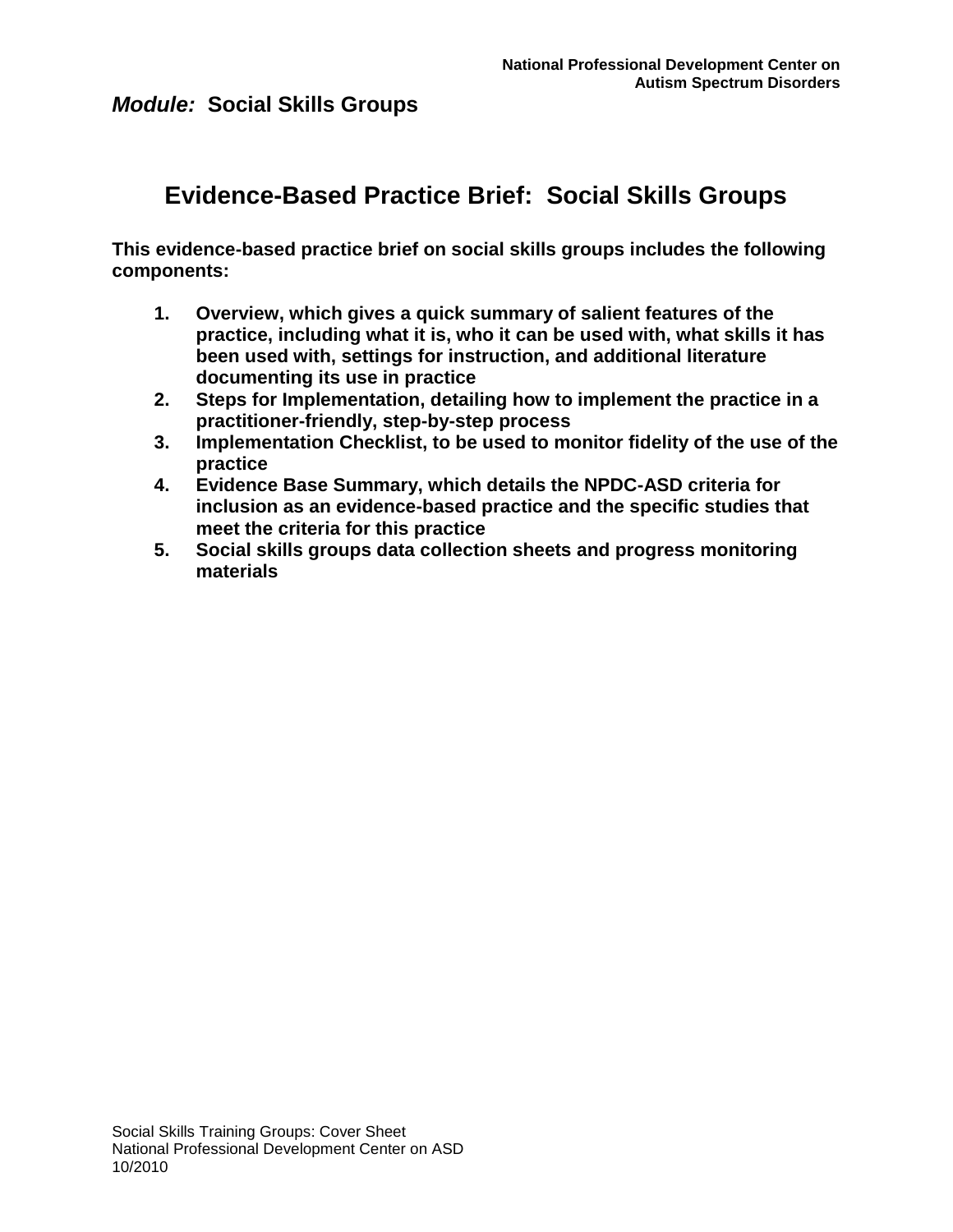# **Overview of Social Skills Groups**

Collet-Klingenberg, L. (2009). *Overview of social skills groups*. Madison, WI: The National Professional Development Center on Autism Spectrum Disorders, Waisman Center, University of Wisconsin.

Social skills groups are used to teach individuals with autism spectrum disorders (ASD) ways to appropriately interact with typically developing peers. Social skills groups typically involve small groups of two to eight individuals with disabilities and a teacher or adult facilitator. Most social skill group meetings include instruction, role-playing or practice, and feedback to help learners with ASD acquire and practice skills to promote positive social interactions with peers.

### **Evidence**

This practice meets evidence-based criteria with six studies (two group; four single-subject design) in the social domain across preschool, elementary, and secondary age ranges.

### **With what ages are social skills groups effective?**

Within the evidence-base, studies included learners as young as 4 and as old as 12 years of age. Thus, social skills groups have the potential to be an effective practice with all learners. Research also exists that supports its use with adult learners.

### **What skills or intervention goals can be addressed with social skills groups?**

In the evidence base, social skills group training targeted the following: perspective-taking, conversation skills, friendship skills, problem-solving, social competence, emotion recognition, theory of mind, and problem-solving. In addition, specific interaction skills such as initiation, responding, maintaining, greeting, giving/accepting compliments, turn taking, sharing, asking for help, offering help, and including others were also improved through the use of social skills groups.

### **In what settings can social skills groups be effectively used?**

In the evidence base, training took place in a variety of school and clinic settings and included both inclusive and non-inclusive settings.

### **Evidence Base**

The studies cited in this section provide the basis upon which this practice was determined to meet the NPDC on ASD's criteria as an evidence-based practice. This list is not exhaustive; other quality studies may exist that were not included.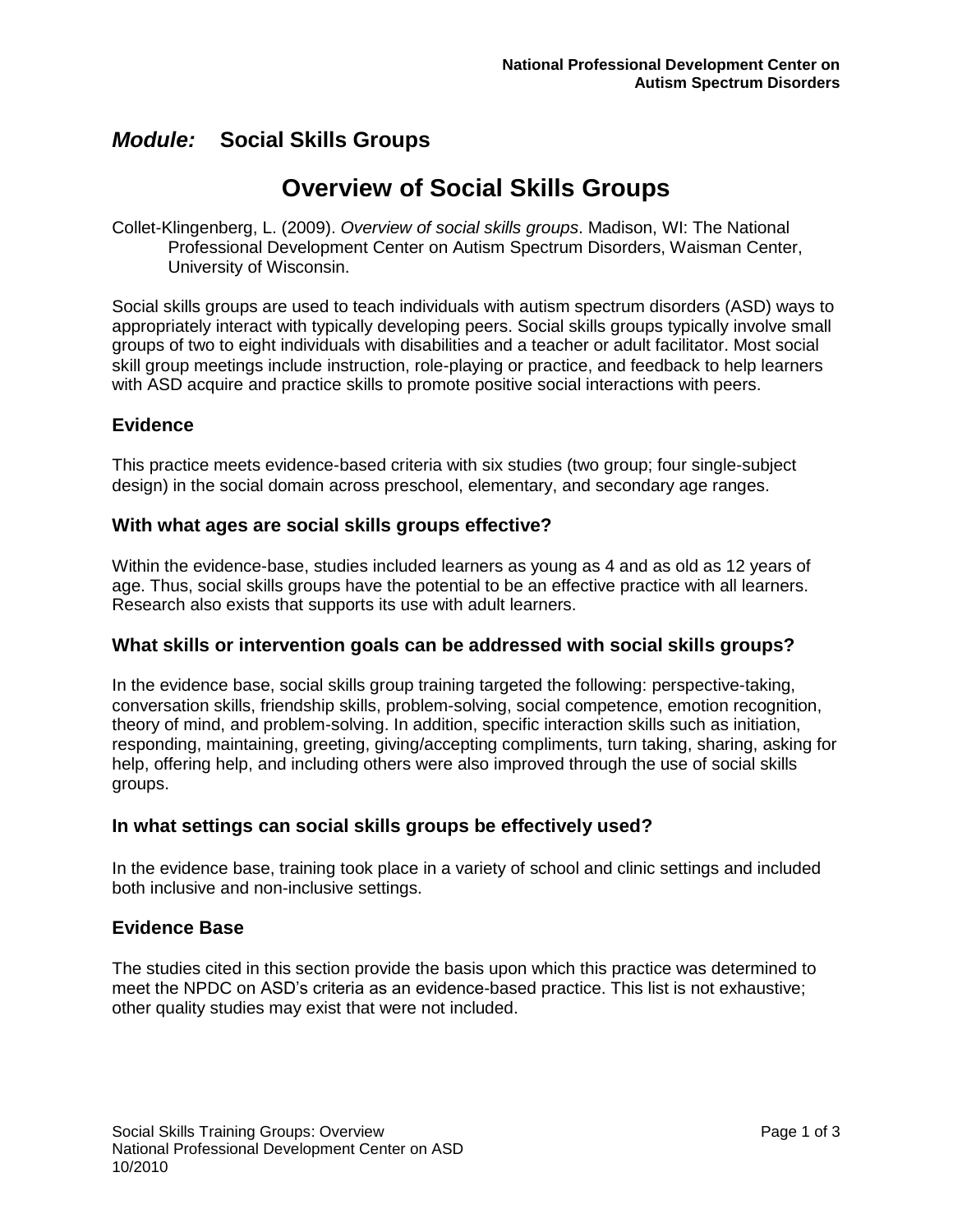### *Preschool*

Kroeger, K. A., Schultz, J. R., & Newsom, C. (2007). A comparison of two group-delivered social skills programs for young children with autism. *Journal of Autism and Developmental Disorders*, *37*(5), 808-817.

### *Elementary*

- Bock, M. A. (2007). The impact of social-behavioral learning strategy training on the social interaction skills of four students with Asperger syndrome. *Focus on Autism and Other Developmental Disorders, 22*(2), 88-95.
- Feng, H., Lo, Y., Tsai, S., & Cartledge, G. (2008). The effects of theory-of-mind and social skills training on the competence of a sixth-grade student with autism. *Journal of Positive Behavior Intervention, 10,* 228-242.
- Kamps, D. M., Leonard, B. R., Vernon, S., Dugan, E. P., Delquadri, J. C., Gerson, B., Wade, L., & Folk, L. (1992). Teaching social skills to students with autism to increase peer interactions in an integrated first-grade classroom. *Journal of Applied Behavior Analysis, 25*(2), 281-288.
- Kroeger, K. A., Schultz, J. R., & Newsom, C. (2007). A comparison of two group-delivered social skills programs for young children with autism. *Journal of Autism and Developmental Disorders*, *37*(5), 808-817.
- Licciardello, C. C., Harchik, A. E., & Luiselli, J. K. (2008). Social skills intervention for children with autism during interactive play at a public elementary school. *Education and Treatment of Children, 31,* 28-37.
- Solomon, M., Goodlin-Jones, B., & Anders, T. F. (2004). A social adjustment enhancement intervention for high functioning autism, Asperger's syndrome, and pervasive developmental disorder NOS. *Journal of Autism and Developmental Disorders, 34,* 649- 668.

#### *Secondary*

Solomon, M., Goodlin-Jones, B., & Anders, T. F. (2004). A social adjustment enhancement intervention for high functioning autism, Asperger's syndrome, and pervasive developmental disorder NOS. *Journal of Autism and Developmental Disorders, 34,* 649- 668.

### **Selected Additional References**

Bauminger, N. (2007). Brief report: Individual social-multi-modal intervention for HFASD. *Journal of Autism and Developmental Disorders, 37,* 1593-1604.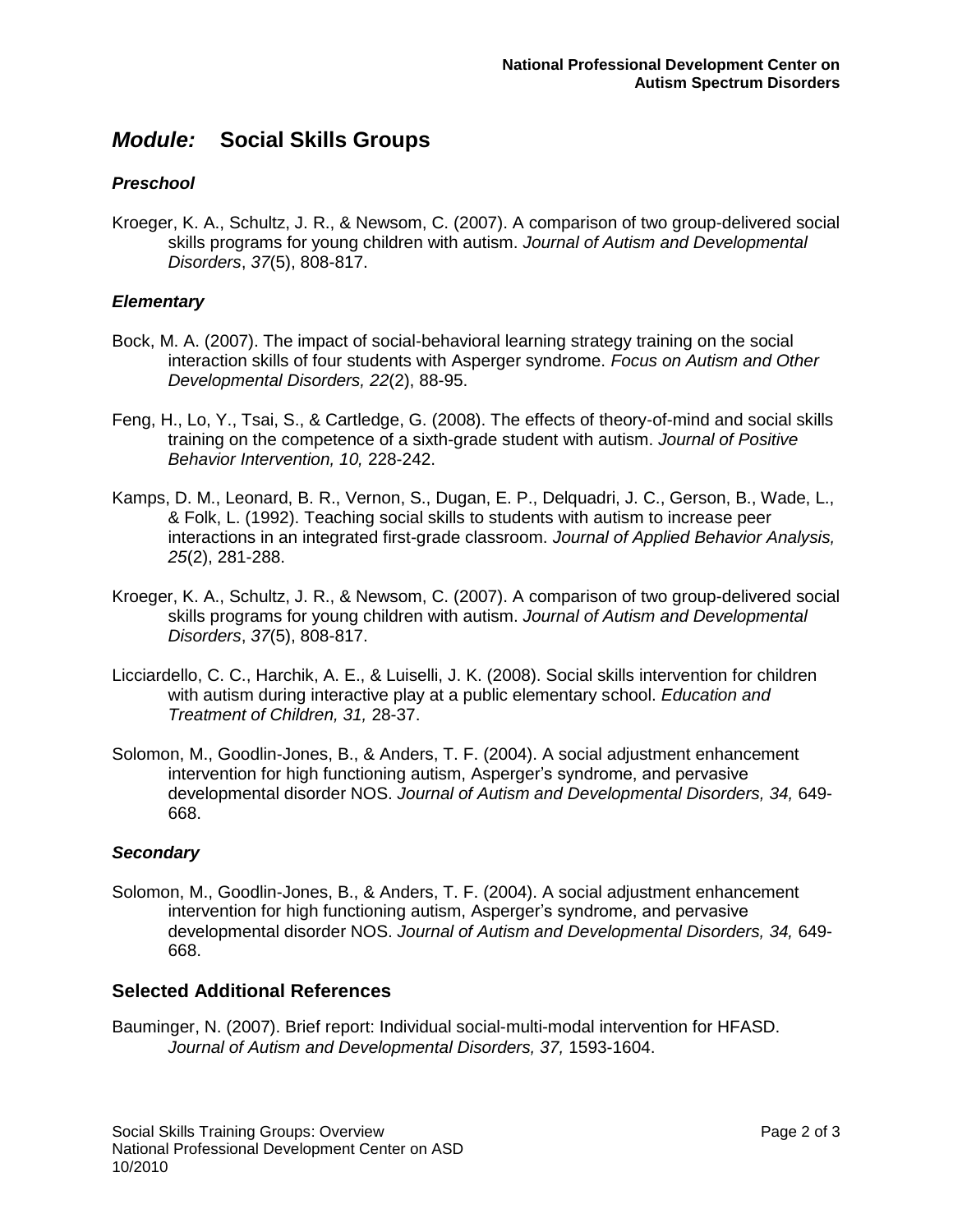- Bauminger, N. (2002). The facilitation of social-emotional understanding and social interaction in high-functioning children with autism: Intervention outcomes. *Journal of Autism and Developmental Disorders, 32*(4), 283-298.
- Hillier, A., Fish, T., Cloppert, P., & Beversdorf, D. Q. (2007). Outcomes of a social and vocational support group for adolescents and young adults on the autism spectrum. *Focus on Autism and Other Developmental Disabilities, 22*(2), 107-115.
- Howlin, P., & Yates, P. (1999). The potential effectiveness of social skills groups for adults with autism. *Autism, 3*(3), 299-307.
- Mackay, T., Knott, F., & Dunlop, A. W. (2007). Developing social interaction and understanding in individuals with autism spectrum disorder: A groupwork intervention. *Journal of Intellectual and Developmental Disability, 32*(4), 279-290.
- Matson, J. L., Matson, M. L., & Rivet, T. T. (2007). Social-skills treatments for children with autism spectrum disorders: An overview. *Behavior Modification, 31*(5), 682-707.
- Mesibov, G. B. (1984). Social skills training with verbal autistic adolescents and adults: A program model. *Journal of Autism and Developmental Disorders, 14*(4), 395-404.
- Ozonoff, S., & Miller, J. N. (1995). Teaching theory of mind: A new approach to social skills training for individuals with autism. *Journal of Autism and Developmental Disorders, 25*(4), 415-433.
- Tse, J., Strulovitch, J., Tagalakis, V., Meng, L., & Fombonne, E. (2007). Social skills training for adolescents with Asperger syndrome and high-functioning autism. *Journal of Autism and Developmental Disorders, 37*(10), 1960-1968.
- White, S. W., Koenig, K., & Scahill, L. (2007). Social skills development in children with autism spectrum disorders: A review of the intervention research. *Journal of Autism and Developmental Disorders, 37,* 1858-1868.
- Williams, T. I. (1989). A social skills group for autistic children. *Journal of Autism and Developmental Disorders, 19*(1), 143-155.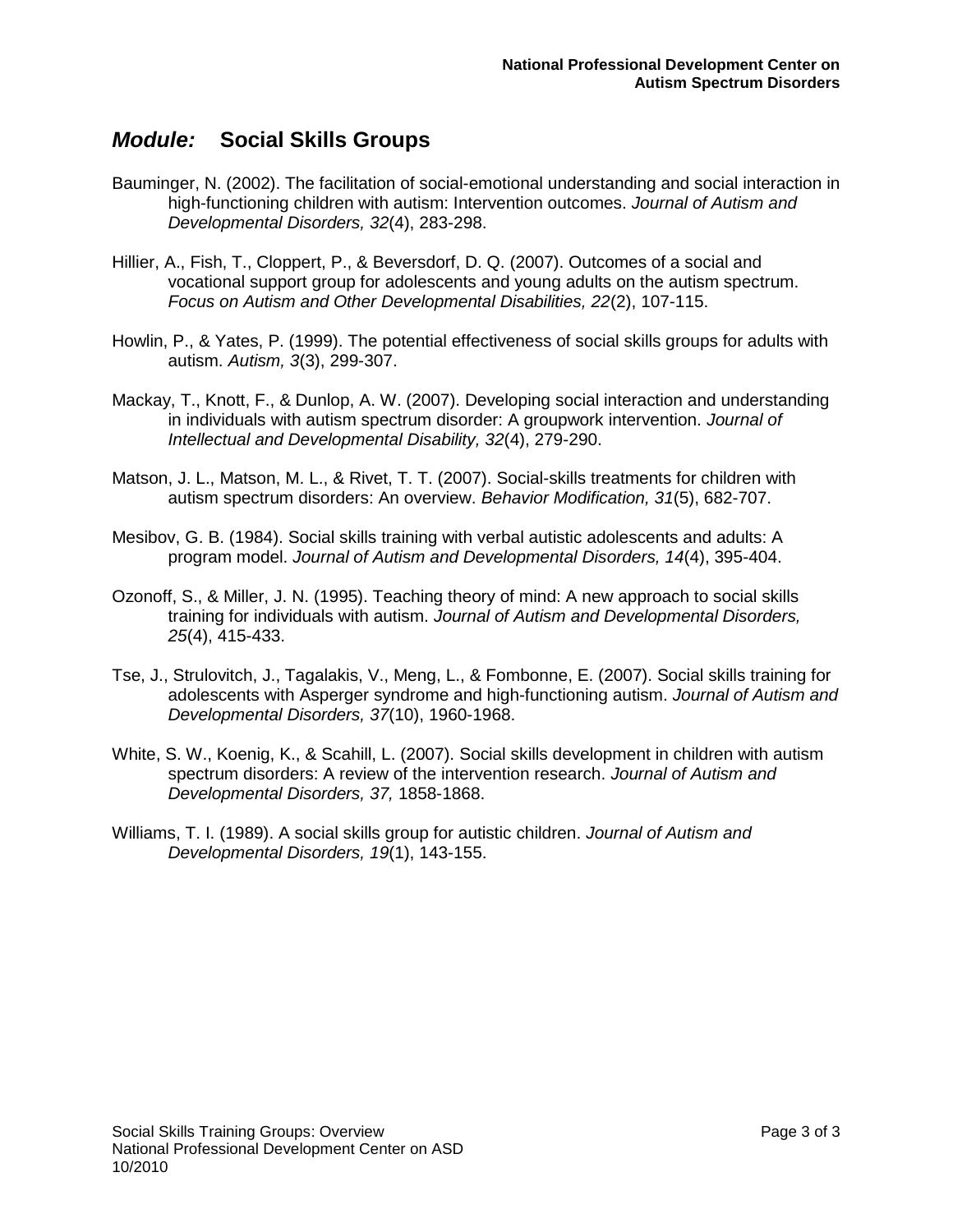# **Evidence Base for Social Skills Groups**

The National Professional Development Center on ASD has adopted the following definition of evidence-based practices.

To be considered an evidence-based practice for individuals with ASD, efficacy must be established through peer-reviewed research in scientific journals using:

- *randomized or quasi-experimental design studies.* Two high quality experimental or quasi-experimental group design studies,
- *single-subject design studies.* Three different investigators or research groups must have conducted five high quality single subject design studies, or
- *combination of evidence.* One high quality randomized or quasi-experimental group design study and three high quality single subject design studies conducted by at least three different investigators or research groups (across the group and single subject design studies).

High quality randomized or quasi experimental design studies do not have critical design flaws that create confounds to the studies, and design features allow readers/consumers to rule out competing hypotheses for study findings. High quality in single subject design studies is reflected by a) the absence of critical design flaws that create confounds and b) the demonstration of experimental control at least three times in each study.

This definition and criteria are based on the following sources:

- Horner, R., Carr, E., Halle, J., McGee, G., Odom, S., & Wolery, M. (2005). The use of single subject research to identify evidence-based practice in special education. *Exceptional Children, 71,* 165-180.
- Nathan, P., & Gorman, J. M. (2002). *A guide to treatments that work.* NY: Oxford University Press.
- Odom, S. L., Brantlinger, E., Gersten, R., Horner, R. D., Thompson, B., & Harris, K. (2004). *Quality indicators for research in special education and guidelines for evidence-based practices: Executive summary.* Arlington, VA: Council for Exceptional Children Division for Research.
- Rogers, S. J., & Vismara, L.A. (2008). Evidence-based comprehensive treatments for early autism. *Journal of Clinical Child and Adolescent Psychology*, 37(1), 8-38.

Using these criteria, the empirical studies referenced below provide documentation for supporting the use of social skills training groups as an evidence-based practice for children with ASD. This list is not exhaustive; other quality studies may exist that were not included.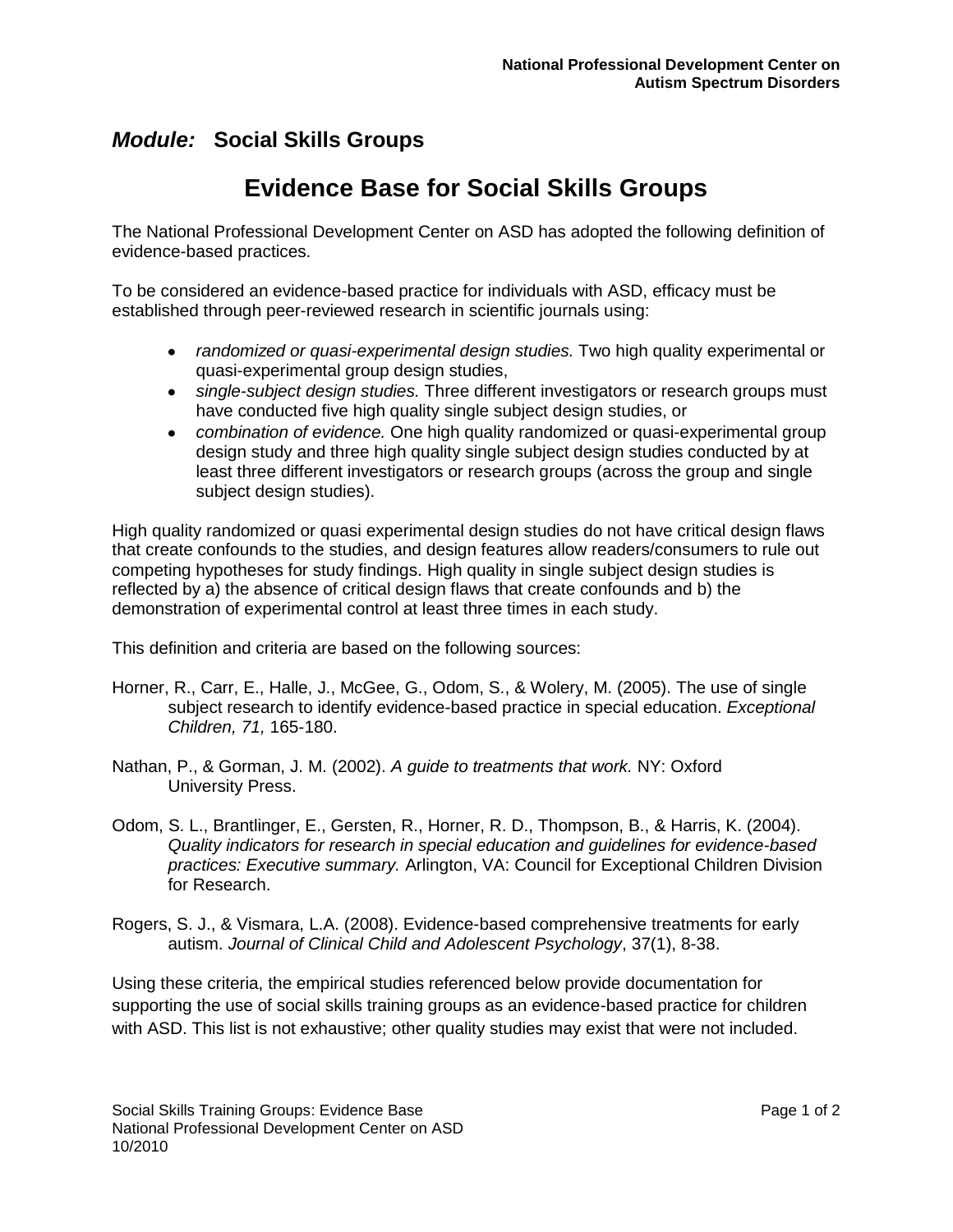### *Preschool*

Kroeger, K. A., Schultz, J. R., & Newsom, C. (2007). A comparison of two group-delivered social skills programs for young children with autism. *Journal of Autism and Developmental Disorders*, 37(5), 808-817.

### *Elementary*

- Bock, M. A. (2007). The impact of social-behavioral learning strategy training on the social interaction skills of four students with Asperger syndrome. *Focus on Autism and Other Developmental Disorders, 22*(2), 88-95.
- Feng, H., Lo, Y., Tsai, S., & Cartledge, G. (2008). The effects of theory-of-mind and social skills training on the competence of a sixth-grade student with autism. *Journal of Positive Behavior Intervention, 10,* 228-242.
- Kamps, D. M., Leonard, B. R., Vernon, S., Dugan, E. P., Delquadri, J. C., Gerson, B., Wade, L., & Folk, L. (1992). Teaching social skills to students with autism to increase peer interactions in an integrated first-grade classroom. *Journal of Applied Behavior Analysis, 25*(2), 281-288.
- Kroeger, K. A., Schultz, J. R., & Newsom, C. (2007). A comparison of two group-delivered social skills programs for young children with autism. *Journal of Autism & Developmental Disorders*, 37(5), 808-817.
- Licciardello, C. C., Harchik, A. E., & Luiselli, J. K. (2008). Social skills intervention for children with autism during interactive play at a public elementary school. *Education and Treatment of Children, 31,* 28-37.
- Solomon, M., Goodlin-Jones, B., & Anders, T. F. (2004). A social adjustment enhancement intervention for high functioning autism, Asperger's syndrome, and pervasive developmental disorder NOS. *Journal of Autism and Developmental Disorders, 34,* 649- 668.

### *Secondary*

Solomon, M., Goodlin-Jones, B., & Anders, T. F. (2004). A social adjustment enhancement intervention for high functioning autism, Asperger's syndrome, and pervasive developmental disorder NOS. *Journal of Autism and Developmental Disorders, 34,* 649- 668.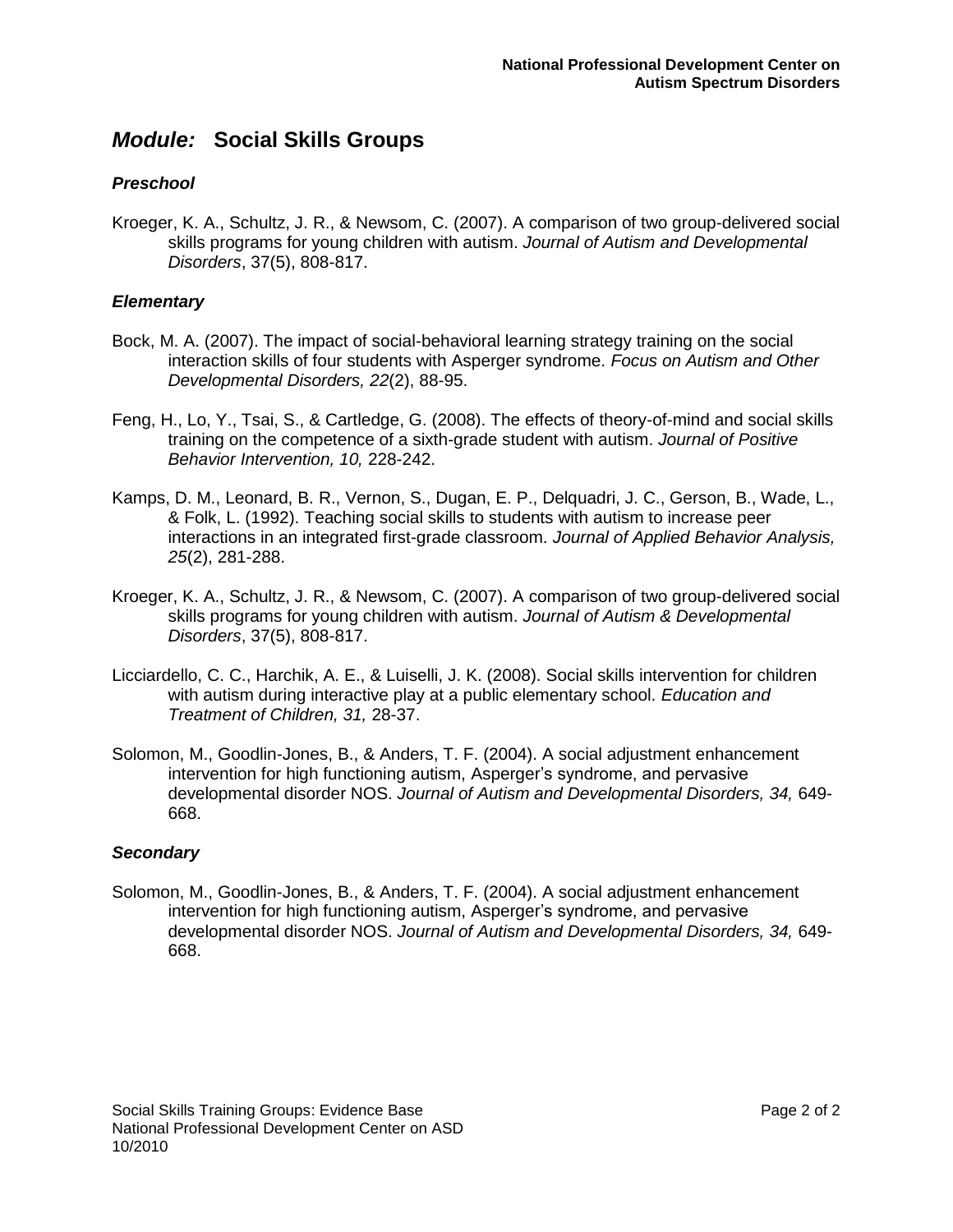# **Steps for Implementation: Social Skills Groups**

Collet-Klingenberg, L. (2009). *Steps for implementation: Social skills groups*. Madison, WI: The National Professional Development Center on Autism Spectrum Disorders, Waisman Center, University of Wisconsin.

Social skills groups may be used to teach a variety of social behaviors. In the evidence base, social skills group training targeted perspective-taking, conversation skills, friendship skills, problem-solving, social competence, emotion recognition, theory of mind, and problem-solving. In addition, specific interaction skills such as initiation, responding, maintaining, greeting, giving/accepting compliments, turn taking, sharing, asking for help, offering help, and including others were also improved through the use of social skills groups. The researchers who provided the evidence base for this practice approached group instruction in various ways, but all included several common components, outlined in the steps that follow. Most published social skills group curricula provide guidelines or implementation steps specific to the program that should be followed. The following steps are designed to help teachers/practitioners use existing resources to implement social skills group instruction that is based on informal needs assessment and data collection and on individual IEP/IFSP goals.

### *Step 1. Identifying Social Skills Targeted for Instruction*

1. Teachers/practitioners refer to the IEP/IFSP to identify relevant goals for individual learners with ASD.

Often when the decision is made to implement social skills group instruction, skill deficits or social goals have already been identified for two or more learners with ASD. Before implementing social skills training groups, teachers/practitioners objectively define the target behaviors or skills that will be the focus of the intervention based on learners" IEP or IFSP goals.

2. Teachers/practitioners discuss goals with the IEP/IFSP team, including family members and learners.

Teachers/practitioners talk with the learners and with those who know the learners to determine how group skills could be targeted during instruction. For example, one learner may have trouble initiating verbal interactions with others. Another may have no trouble initiating, but usually does so in a way that alienates others (e.g., runs toward them yelling). A third may initiate, but does not wait for a response before moving on to someone else. Many social behaviors can be grouped for instruction. Conversation skills, for example, are made up of smaller skills or behaviors such as initiating, turn-taking, and terminating interactions. Learners with different skill levels and needs can be placed in the same group where they can model and practice the skills that they have, while at the same time learning new skills.

3. Teachers/practitioners ensure that the target of instruction is observable and measurable.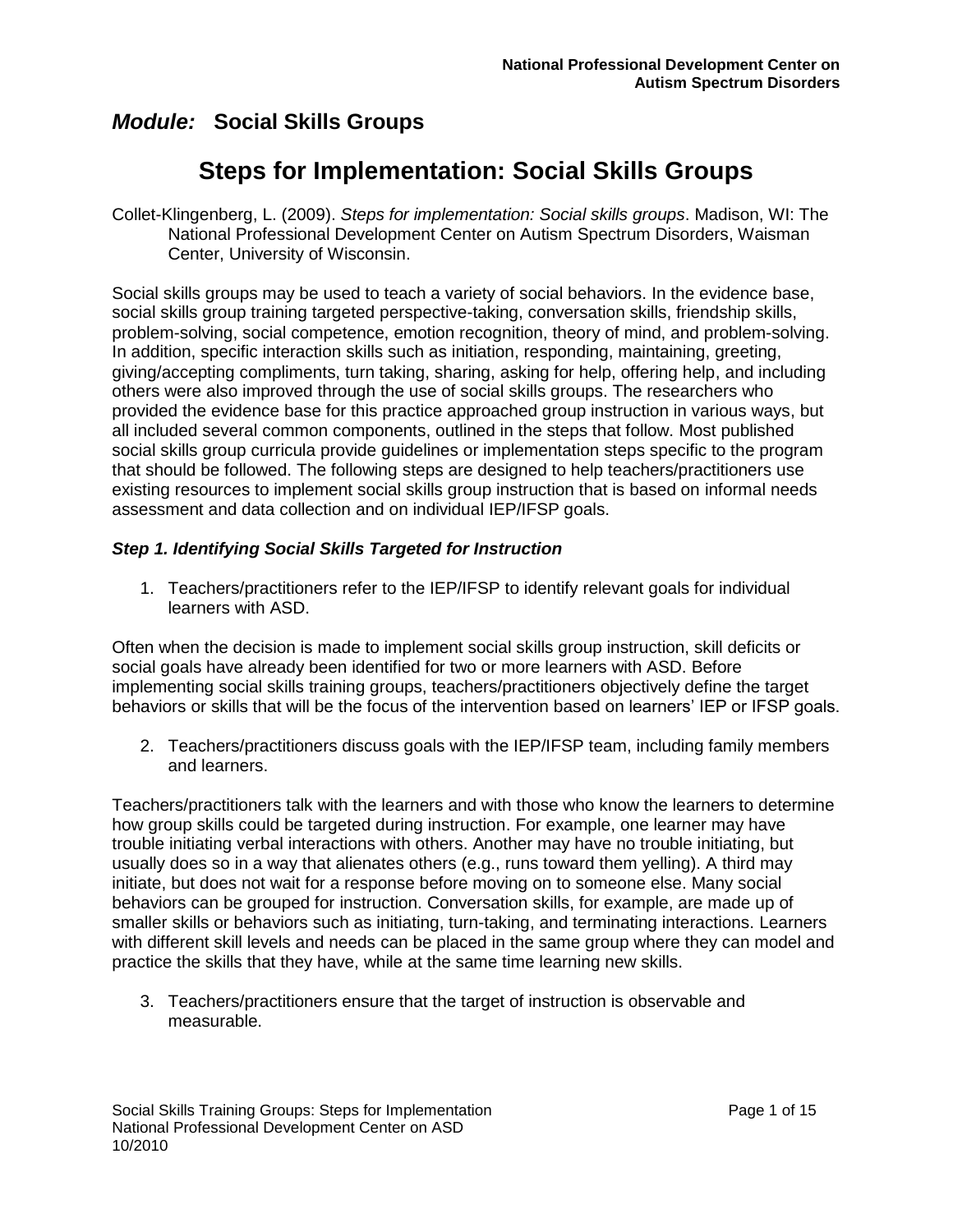Once relevant goals have been identified, and the goals of multiple learners have been grouped for instruction, teachers/practitioners write goals for the target behavior/skill that are observable and measurable. Using the example of conversation skills, it is not enough to write the goal simply as, "Joe, Tom, and Matt will improve their conversation skills." While those who know the boys well will have a general understanding of the goal, it does not provide enough detail for collecting reliable data or providing systematic instruction. A specific goal that becomes more easily observed and measured might be, "Joe, Tom, and Matt will improve their conversation skills in the following ways: Joe will increase conversational initiations by 50%; Tom will initiate interactions with others using a calm voice and will stand still or sit during interactions; and Matt will wait for a count of ten, allowing his partner an opportunity to respond, before initiating a second time or with another person."

### *Step 2. Organizing Training Groups*

1. Teachers/practitioners identify group members with similar goals.

Unlike peer-mediated instruction and intervention (**please refer to the PMII resources developed by the National Professional Development Center on ASD at www.autisminternetmodules.org**), social skills groups are typically made up only of learners with ASD or other disabilities. Though it may be tempting to include typically developing learners with limited social skills, the evidence base for this practice was based on learners with ASD. Students with ASD have unique social and communication characteristics that are often not evident in learners with other disabilities.

2. Teachers/practitioners select adults/helpers who have experience with ASD or who have received professional development about the needs of learners with ASD.

When selecting adult leaders or group facilitators, teachers/practitioners should be careful to employ only those who are familiar with the learners and/or have had experience working with learners with ASD. Group leaders may include teachers, psychologists, speech-language pathologists, educational assistants, parents, or others who have previously worked with some or all of the learners. Many high schools, however, use upper classmen to tutor or otherwise support younger learners (with and without disabilities). This is an acceptable alternative if qualified adults are not available to assist with social skills group instruction. If peers assist with social groups, they should be given an overview of ASD and introduced to the learners in the social skills group (with parental permission, of course) prior to beginning the group instruction. This introduction to ASD and to the students in the social skills group will provide an opportunity for any questions or concerns to be addressed prior to beginning training.

3. Teachers/practitioners organize groups that contain no more than three or four learners per adult/helper.

Ideally, one leader or assistant for every three learners should be involved in training. Depending on the needs and characteristics of the learners, more or fewer helpers may be appropriate. In the evidence-based studies, groups ranged from three to nine members, with most having four per group.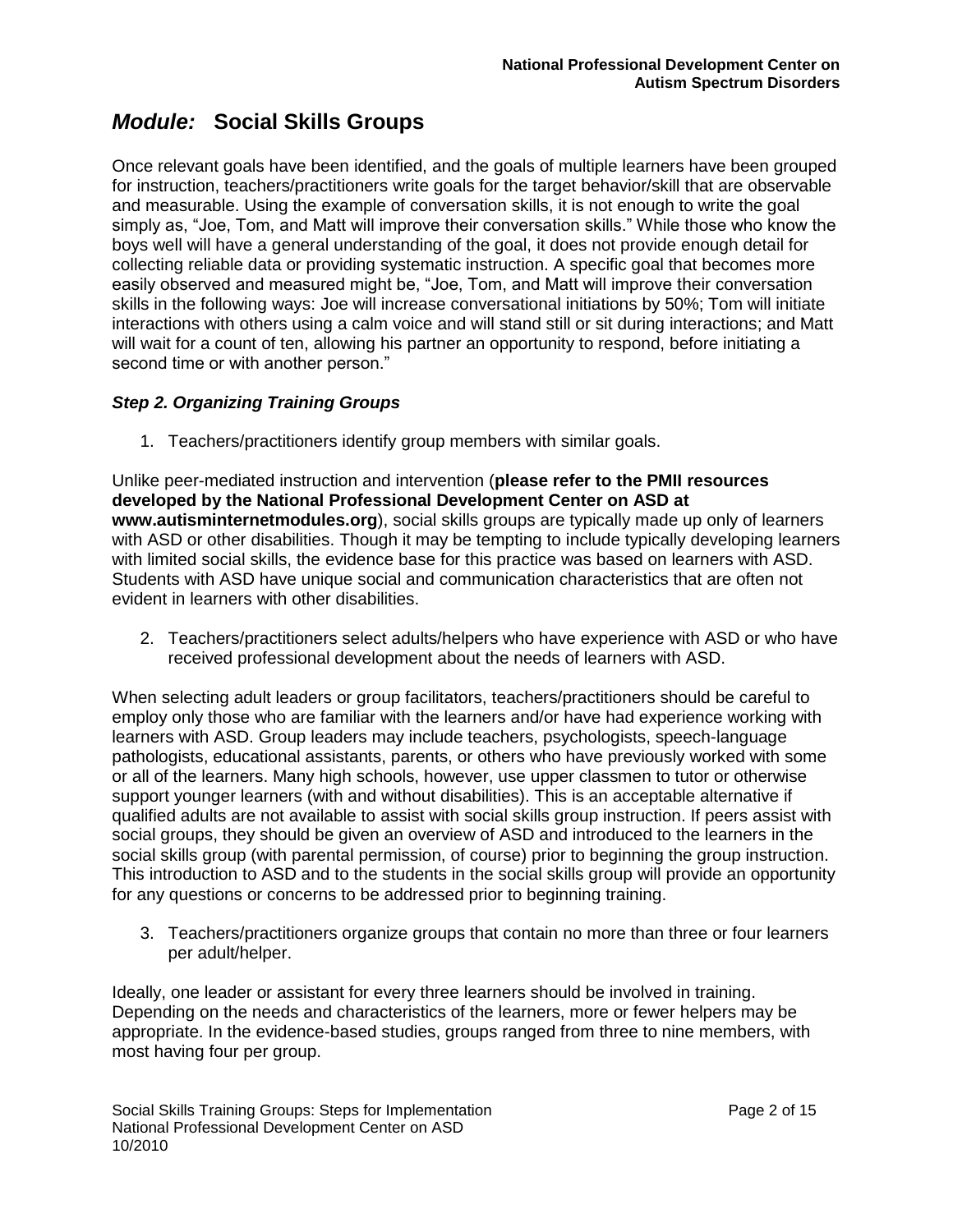### *Step 3. Collecting Baseline Data*

1. Teachers/practitioners create data sheets using group members" individual target behaviors and goals.

Data sheets may vary by individual, or one data sheet that captures all students" target skills may be developed. For example, if the individuals participating in the social skills group are each working on different aspects of conversational skills, teachers/practitioners could design a data sheet that reflects all aspects of conversation (e.g., initiations, turn-taking, terminations, asking leading or follow-up questions, responding to others" initiations). On this same data sheet, teachers/practitioners could then collect data for individual learners that focus only on the specific skill that they are working on. (See sample data sheets attached to this document.)

- 2. Teachers/practitioners record data for each group member on the data sheet(s).
- 3. Teachers/practitioners collect, summarize, and graph sufficient data to identify learners" current use of skills.

Once baseline data have been collected for a sufficient amount of time (e.g., on at least three occasions), data should be summarized or graphed to document learners" current use of target skills and to provide a starting point for tracking learner progress.

#### *Step 4. Scheduling Group Meetings*

1. Teachers/practitioners select a time and place for holding training meetings that is mutually convenient and optimal for both learners and helpers.

Once the learners have been identified for social skills group instruction, and the adults who will lead and assist the group have been recruited, it is time to determine when the group training will take place. Social skill group training may occur during the regular instructional day, before or after school, during a lunch or recess/break time, or even on a weekend. When selecting the time for the training, consider the schedules of leaders and learners, as well as the characteristics of learners. For example, if missing the regularly scheduled lunch or recess is likely to lead to interfering behavior (e.g., increased stereotypic behaviors or aggression), then avoid scheduling a group session at that time. Similarly, if a learner is known to have trouble getting started in the morning, including him in an early morning social skills group may not result in the desired outcome.

2. Teachers/practitioners establish sufficient time for teaching, but not so long that learners become overwhelmed or lose interest.

The studies in the evidence base included training meetings that lasted from 10 to 90 minutes and included time for a warm up, instructional time, practice time, feedback, and ended with a snack or free time to reward those involved (as well as provide a safe setting for continued practice of the skills being learned).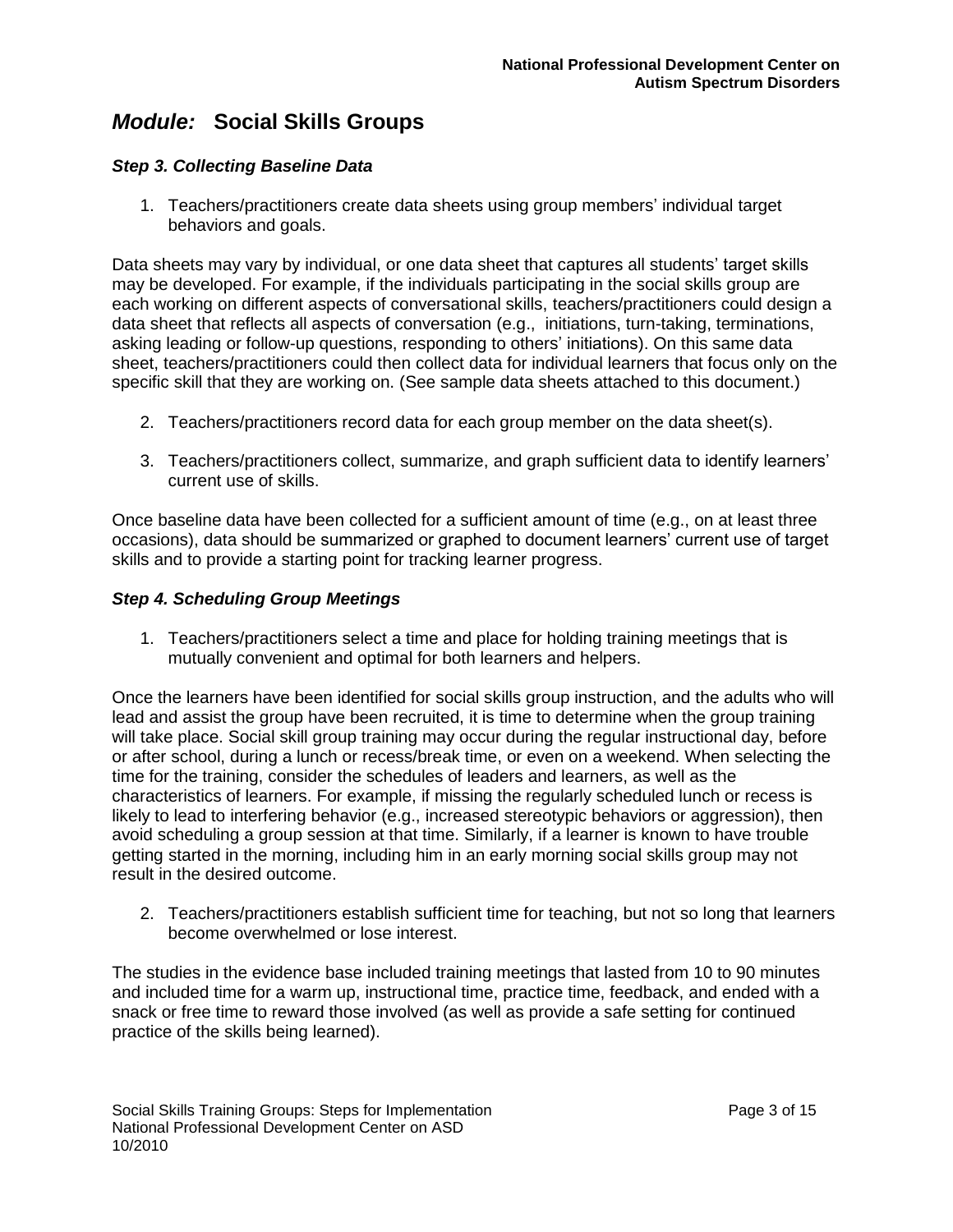The number of training sessions and how often each group meets will vary by the topic or target of instruction and by how quickly progress is made in learning the skills. In the evidence-based studies, social skills training groups were implemented for a minimum of 12 sessions; however, some trainings lasted for as many as 20 sessions. Many of the groups in the studies met three or four times each week.

3. Teachers/practitioners consider the ages, developmental level of learners, and the context of instruction when scheduling group meetings.

The length of the session should reflect the ages and developmental levels of learners as well as the context of instruction. For instance, younger learners will generally have shorter sessions. Also sessions that focus on pre-teaching (or advance shadowing) before a social context, such as prompting social behaviors before going to recess or lunch, may be shorter than those that include a longer practice time within the context of group instruction.

### *Step 5. Creating a Training Format or Structure*

- 1. Teachers/practitioners clearly identify a format with set beginning/ending times and time for various activities.
- 2. Teachers/practitioners insure that the format includes at least an introduction, instruction, practice, and feedback with reinforcement.

Social skills training group sessions should be carefully formatted to clearly identify date/schedules for the sessions, the purpose of the session, the members of the group, expectations for the session, beginning and ending times, and the location of the sessions. For some learners, a visual schedule of events should ease anxiety about the group.

3. Teachers/practitioners select a format appropriate for the age and characteristics of the learners in the group.

To make the best use of time set aside for social skills training groups, it is especially important to have a carefully planned format for the session. If the format is planned and adhered to, learners will be more likely to successfully acquire the targeted skills. In addition, both learners and leaders/helpers will enjoy the sessions and want to continue participating. The format chosen may vary according to the types of skills being taught, the setting for instruction, and the time allotted for the session. In the evidence base studies, most social skills groups used a format that included an opening and closing time with instruction and practice time embedded in the middle. A general format may include the following components:

a. *introduction/warm-up.* In this phase, everyone settles into the group time. Introductions are made initially, but may need to be repeated for at least the first few sessions if group members do not already know one another. Having both leaders and learners sit in a circle and take turns introducing themselves was often used during this introductory/warm-up time. (Some facilitators ask learners to pass an object, such as a small rubber ball, from person to person as they share.) At subsequent meetings, participants can be asked to introduce one another, if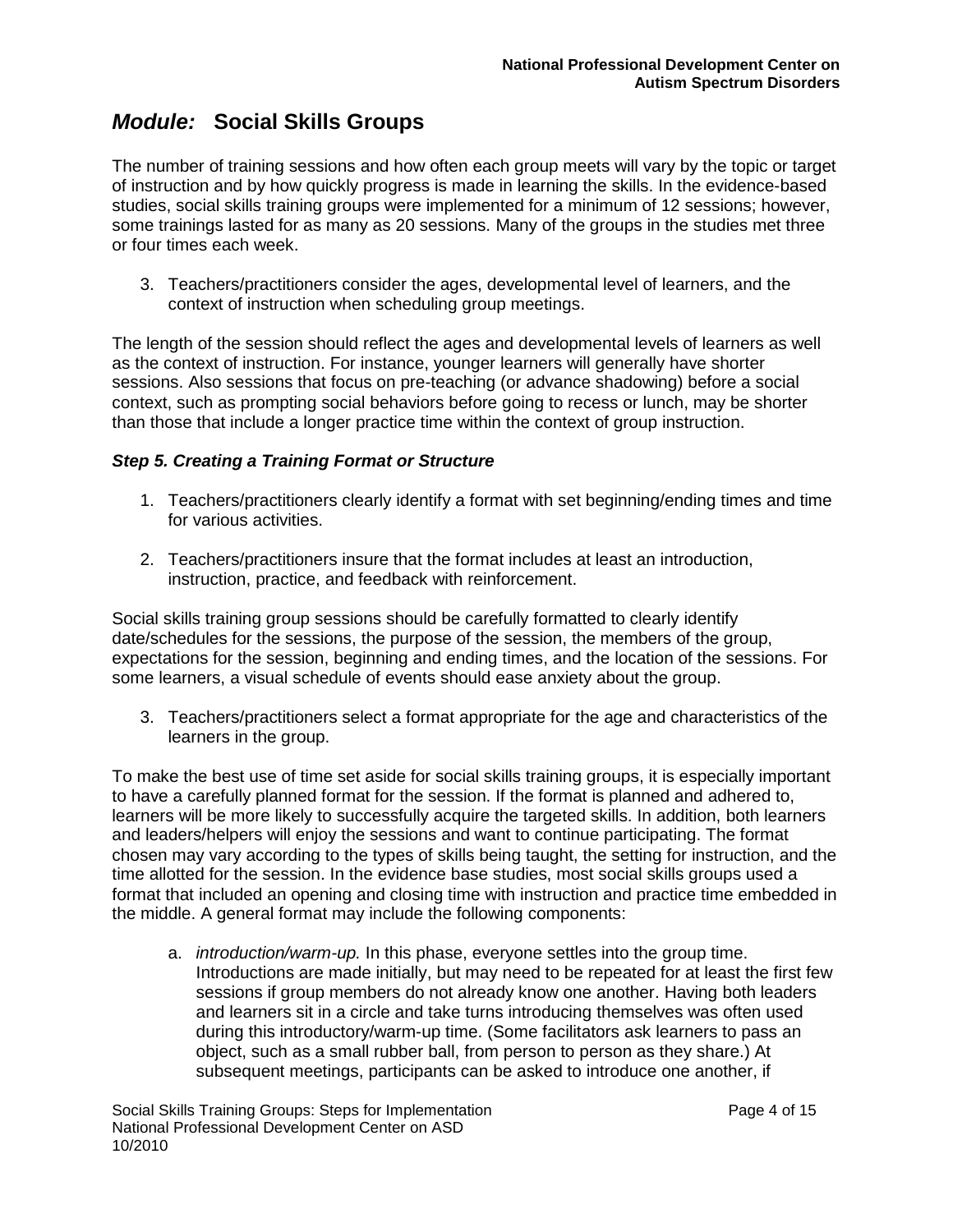appropriate. After group members become familiar with one another, this introductory/warm-up time may be used to discuss experiences in using the target social skills from the previous week (or the time between meetings, if it is not a weekly group time).

- b. *topic focus*. The group leader will introduce the topic or focus of instruction for the session. This component of the session may also be a good time to review skills that were previously learned and to ask if anyone has questions or concerns. As group members become more comfortable with one another and the format, individuals can take turns reviewing and sharing from prior weeks.
- c. *modeling*. Once the topic for the week has been clearly identified, the target skill should be modeled. Modeling may be done by group leaders and helpers, with group members themselves, or with video modeling. The goal of this phase is for group members to observe the target behavior or skill being practiced correctly and successfully. Some groups may find it helpful to have both good and bad examples of the behavior and/or target skill component. Before moving on to practice and/or rehearsal, group leaders should ask for questions or comments.
- d. *practice*. After learners have seen a model of the behavior, time should be provided for practice of the new skill or behavior, often through role-playing, (i.e., having participants pair off and take turns practicing the skill). Learners should have several opportunities to practice the new skill or behavior in the safety of the group. Teachers/practitioners may choose to video record participants (with permission of the learner and his/her parent/guardian, of course) as they practice so that they can watch the videos and talk about what they did right and what they might do differently the next time. Videos may also be sent with learners so that they can review them outside of group time. **For more information please refer to resources on Video Modeling developed by the National Professional Development Center on Autism Spectrum Disorders.**
- e. *coaching/prompting*. Depending on the skills being taught, the group may go into a more inclusive environment (e.g., a shopping mall) and practice the skills with strangers, while receiving coaching from group leaders and helpers. Regardless of the setting, group members must have someone available to provide support and prompting as needed. The type and amount of prompting should be individualized based on the characteristics of the individual learner. **For more information on Prompting, please see resources developed by the National Professional Development Center on Autism Spectrum Disorders.**
- f. *feedback/problem solving*. Generally, this phase of instruction is integrated within the practice element. To be successful, participants must receive detailed feedback on their use of the target skill or behavior. Leaders and helpers should emphasize skills that the participants implemented correctly. For behaviors/skills that need improvement, leaders should help learners to identify corrective strategies and alternative responses.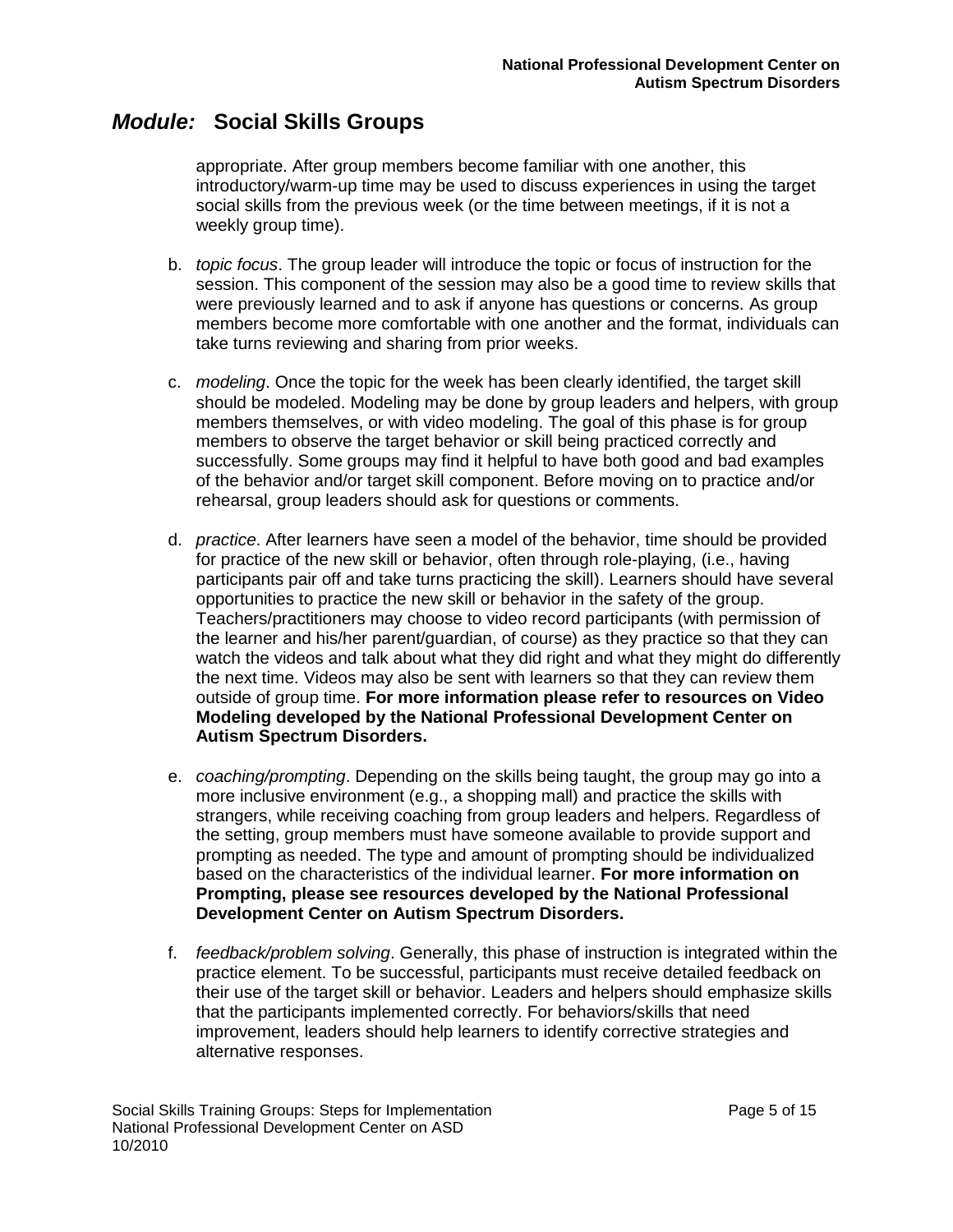g. *free/snack time*. Because the social skills group should remain a positive and motivating activity for participants, adults/leaders should include reinforcers as a regular part of the session. Reinforcement may be provided at the end of the session, or it may be embedded within the training sessions during a slightly less structured snack time that allows participants to interact with one another without being evaluated. The free/snack time component of the session may also be a good time to provide interactive materials such as card or board games or a topic for discussion (e.g., one teacher uses funny YouTube videos as the springboard for students to have a conversation). **For more information, please refer to resource on Reinforcement developed by the National Professional Development Center on Autism Spectrum Disorders.**

### *Step 6. Organizing Topics for Instruction*

1. Teachers/practitioners break large topics of instruction (e.g., conversation skills) into more teachable units (e.g., initiations, turn-taking, asking questions, terminating).

Depending on the social skill or skill group being taught, it may be necessary to break skills down (using task analysis) into smaller increments that can be taught sequentially. Using the example of conversation skills, the following sub-topics may be addressed sequentially during the topic focus or instructional time, with opportunities for the entire set of skills to be practiced later in the session:

- initiating conversations,  $\bullet$
- responding to initiations of others,  $\bullet$
- taking turns talking during conversation,  $\bullet$
- changing topics during a conversation,  $\bullet$
- $\bullet$ asking questions during a conversation,
- $\bullet$ strategies for what to do when you disagree during a conversation,
- inviting a third person into a conversation,  $\bullet$
- leaving a conversation, and  $\bullet$
- ending a conversation.  $\bullet$

In this example, the social skills training group focused on conversation skills. These skills could be taught throughout a semester, with the first session designated for getting to know one another and providing an overview of what the group will involve. Each of the next nine sessions might focus on a specific sub-skill or focus on a sub-skill for more than a week, if necessary. The final session of the semester could be designated as a wrap-up time, providing an extended opportunity to practice the learned skills in a safe social context or to celebrate the group"s accomplishments.

### *Step 7. Specifying Embedded Instructional Strategies or Materials*

1. Teachers/practitioners identify additional instructional strategies (e.g., social narratives, video modeling) for promoting skill development.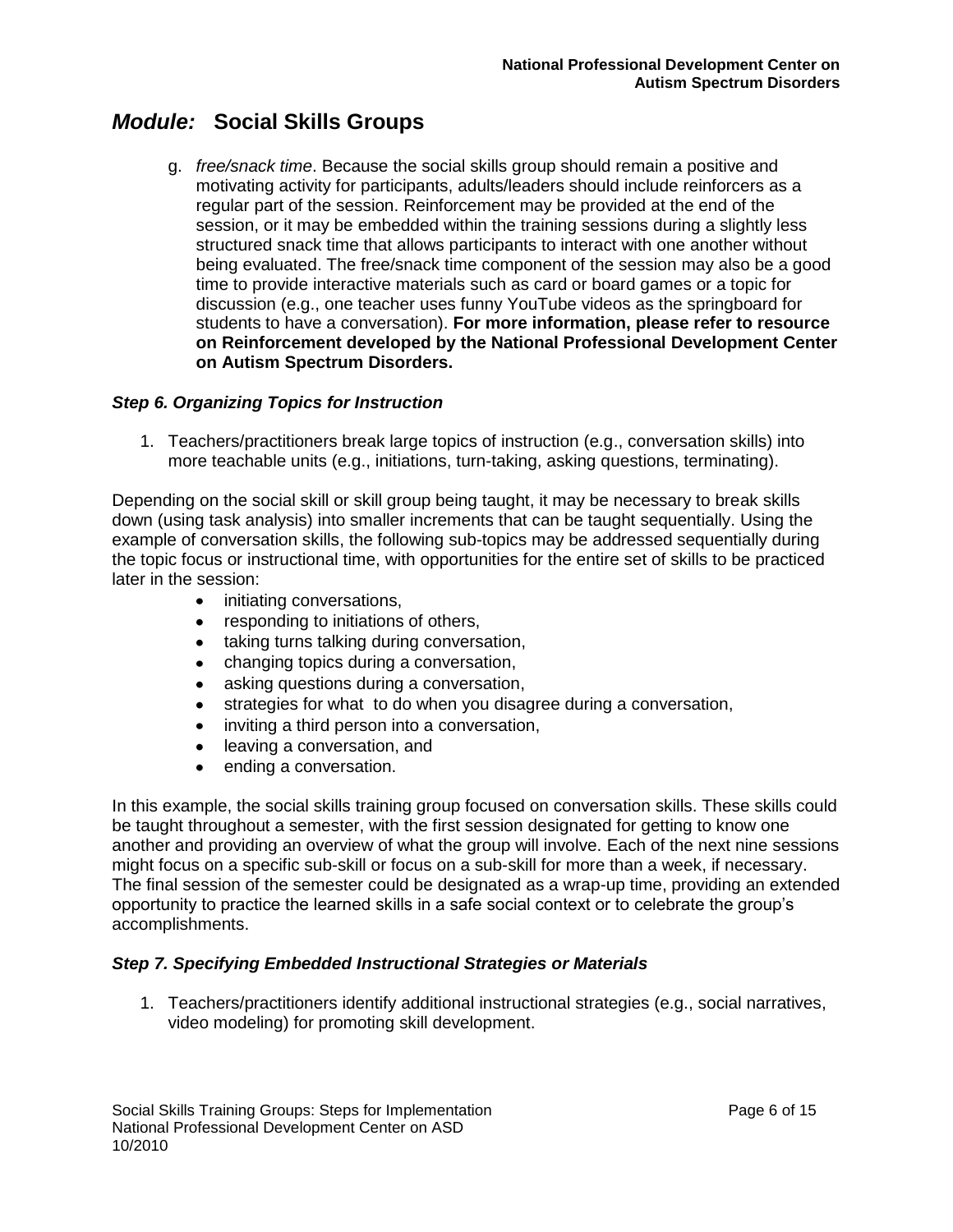Using other strategies and/or high interest materials may help bring learners to the group, sustain interest/motivation, and increase meaningful learning opportunities. In one of the evidence-based studies, researchers used video modeling to teach appropriate play and social behaviors. The videos, using peer models, were shown prior to the play time during which the young learners could practice the skills. Before and after the video and play times, a circle time was used to orient group members to the topic and to assist with transition out of the group time. In another study, a social narrative was used with group members who were learning to interact more with peers in cooperative learning contexts, during organized sports, and during lunch. Some other instructional strategies that may be used within the context of group instruction include peer modeling, self-modeling, role playing, computer-aided instruction, and the use of visual supports. **Please refer to resources on Peer-Mediated Instruction and Intervention, Computer-Aided Instruction, and Visual Supports developed by the National Professional Development Center on ASD for more information on these practices.**  Remember also to document strategies used and how they were combined within the group instruction format.

2. Teachers/practitioners provide appropriate resources (e.g., interactive toys, books or social narratives, videos) for specific skills that are the focus for group training.

Before the social skills session, group leaders should have all necessary materials available and ready to use during group time. Planning for resources is usually accomplished during Steps 5 and 6. Some examples of materials that may enhance the group training include interactive toys (e.g., such as Legos™), video games for two or more players, and board or card games. Teachers/practitioners should avoid having too many materials that could be used as an escape or isolated play activity, tempting learners not to participate in the group training.

### *Step 8. Training Helpers Prior to Implementing Group Instruction*

Teachers/practitioners will have identified and recruited helpers in Step 2. In addition, if helpers have little or no experience working with learners with ASD, they should be given instructions on working with learners with ASD and should be given opportunities to become familiar with the learners in the group. For example, having the helper spend some unstructured time with learners in the school setting should help prepare them for interactions during the social skills group. In addition, some additional orientation and/or training specific to the group instruction may be required.

1. Teachers/practitioners train helpers on group instruction, data collection, and help them become familiar with strategies and materials

Specifically, teachers/practitioners review the goals of the group instruction, provide an overview of how training will be done, and provide time for helpers to become familiar with the topic and materials. In addition, teachers/practitioners train helpers on the use of data sheets to collect baseline, intervention, and generalization data for progress monitoring.

2. Teachers/practitioners regularly provide time to confer with helpers to discuss learner progress; questions that have emerged; and to review goals, priorities, and status of social skills group activities.

Social Skills Training Groups: Steps for Implementation **Page 7 of 15** Page 7 of 15 National Professional Development Center on ASD 10/2010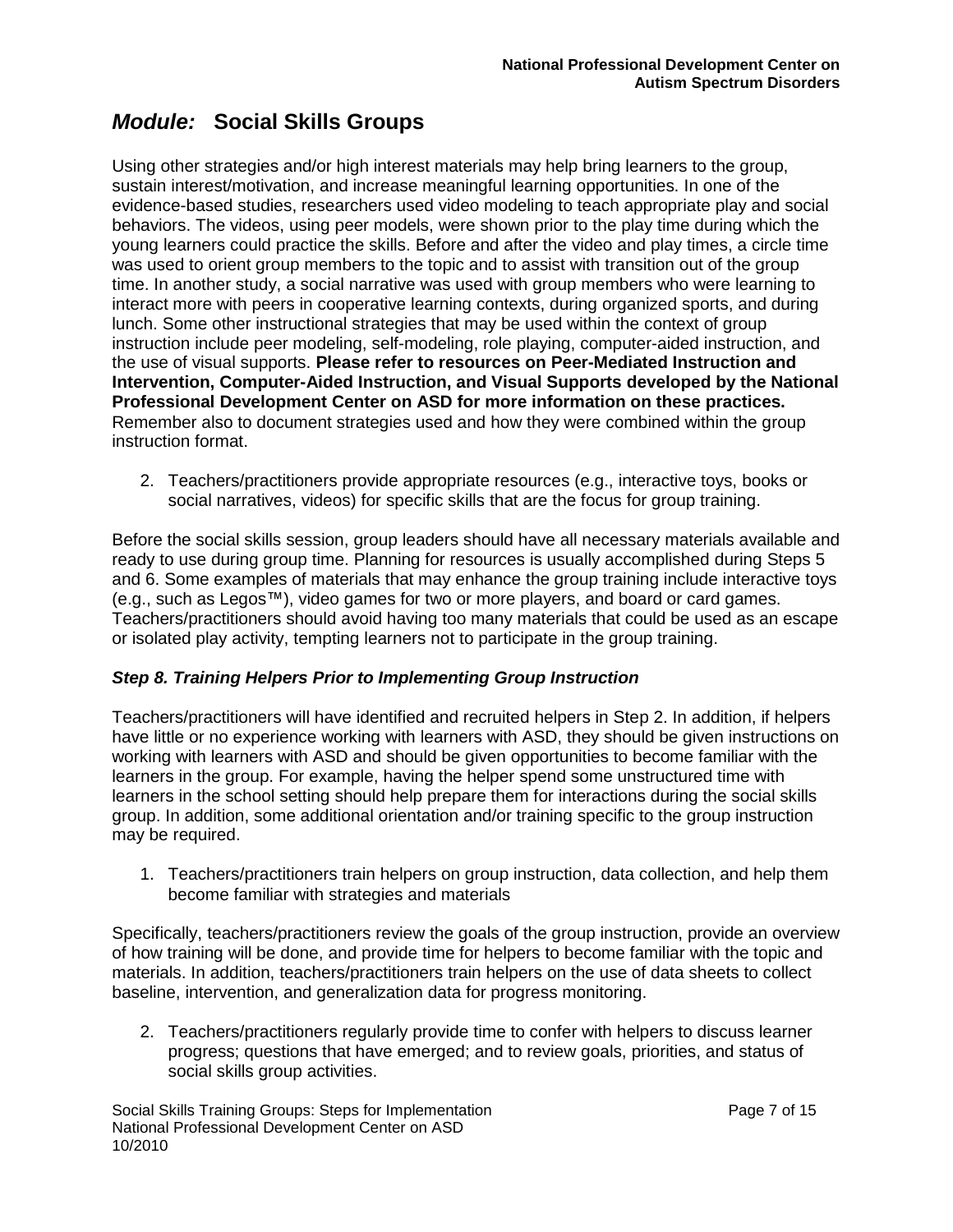Teachers/practitioners and helpers must have time (in addition to social skill group sessions) to review data, discuss student progress, problem solve, and adapt instruction as necessary. The amount of time will vary, but plan on a minimum of a half an hour each session. An easy way to accomplish this is to have the leaders and helpers stay for half an hour after the training has ended and the learners have left and/or have them arrive before the social group session to review and prepare before learners arrive.

### *Step 9. Implementing Social Skills Group Training*

1. Teachers/practitioners conduct social skills group training regularly, as planned.

The most important aspect of social skills group training, of course, is actually implementing the social skills group training. As previously suggested, teachers/practitioners should plan for a minimum of 12 sessions per semester (if held weekly) and taking into account school holidays and breaks. Group training can occur for shorter or longer periods of time, depending on learner needs and progress, as well as the complexity and number of skills being taught. Implement the social skills training groups following the format chosen in Step 5.

### *Step 10. Collecting and Using Data on Target Behaviors/Skills to Inform Instructional Decision Making*

- 1. Teachers/practitioners (and/or helpers) collect data on target behaviors/skills over time, including baseline data (i.e., data on the behavior or skill prior to intervention/instruction).
- 2. Teachers/practitioners collect data on intervention/instruction (e.g., type and number of prompts used to elicit target behavior).

Data collection is an integral part of social skills group training. Prior to intervention, baseline data documents that instruction is necessary and establishes the starting point for instruction (see ABC Data Collection example). Once a program has begun, data collection documents learner progress and informs instructional decision making. Data may be collected in a variety of ways depending on the behaviors or skills targeted for instruction as well as features of the intervention. For instance, in the example of training conversation skills, frequency (i.e., how often a behavior occurs) may be collected on various aspects of making conversations (e.g., initiations, turn-taking, terminating conversations). Another measure might be the amount of pause time between an initiation and the communicative partner"s response. Other types of data may include voice quality or tone during the conversation or how the learner is positioned in relation to his communicative partner. In addition, notes may be taken regarding the effectiveness of the learner"s attempts at conversation. Some group facilitators may find it helpful to video record the practice time following instruction and then play the video back to the group so that members can analyze their own conversational skills and provide feedback to one another. If using video recording, data may not have to be collected during the actual training time, it might be taken from review of the video at a later time. *Please see the accompanying Social Skills Training Group Sample Data Sheet for one example of the type of data that may be collected on specific social skills.*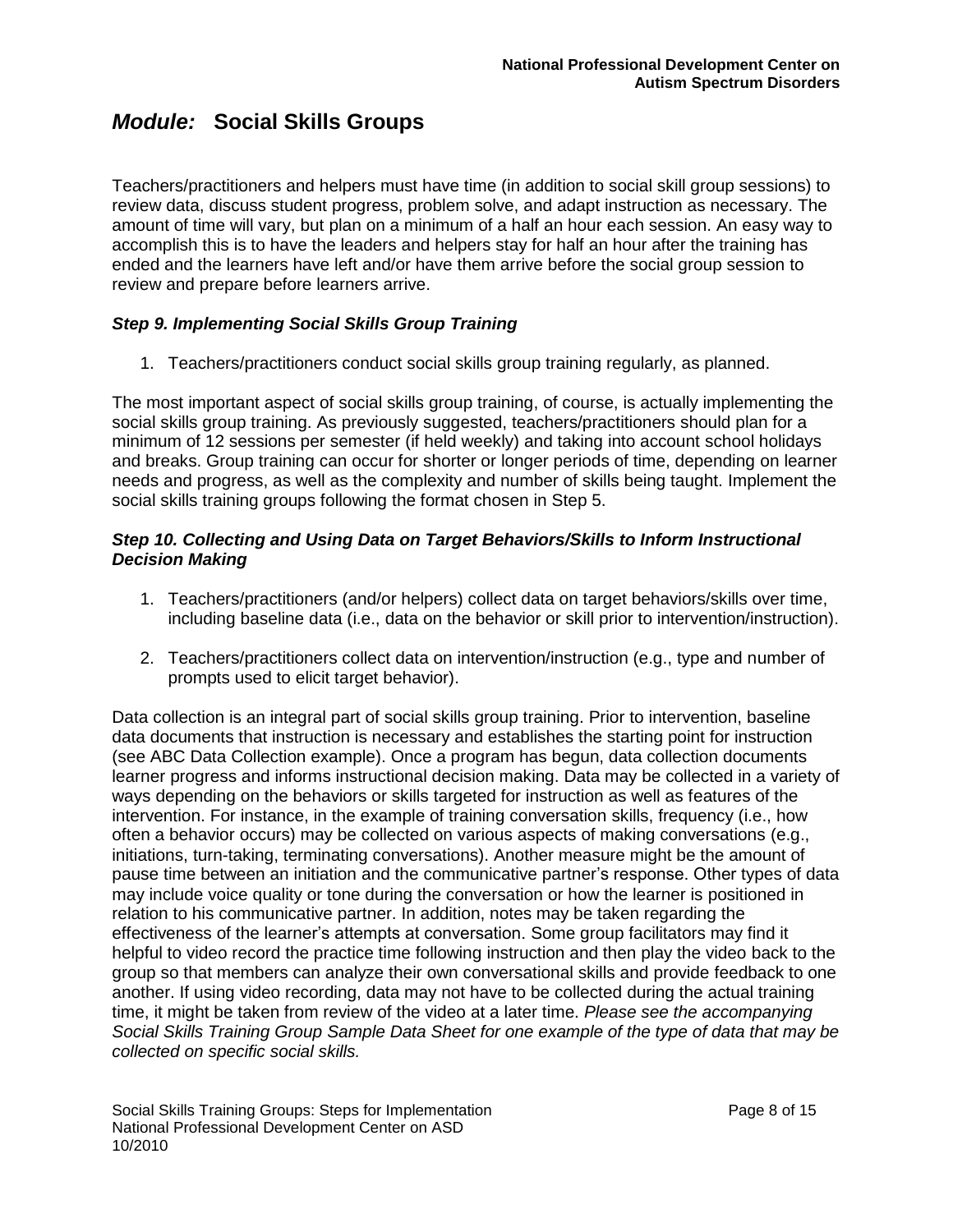3. Teachers/practitioners collect data on generalization of target behaviors to other settings and with other people.

Generalization data may be gathered in a variety of ways, including observations in other settings and with other people. Information on the target skill (e.g., number of conversational initiations in the cafeteria at school) can be recorded, while taking care to avoid being socially intrusive. A more subtle way of gathering data in such circumstances is to recruit another adult to casually observe and make notes on the target skill. Another option is to have learners with ASD report back to you, thus collecting data on their own behavior, a component of selfmanagement. **Please refer to** *Self-Management: Steps for Implementation* **(National Professional Development Center on ASD, 2008) for more information about selfmanagement.**

4. Teachers/practitioners summarize or graph data.

As discussed in Step 8, having a regular time for teachers/practitioners and helpers to meet outside of group time to manage and review data and discuss learner progress is an important part of the group process. During this time, group leaders can summarize and/or graph data. How the data are managed will be a reflection of the type of social skills being trained. For conversation training, for instance, leaders will likely have a single data sheet on which they have recorded information on participants' target skill use during the training session. From this sheet, they can transfer each learner"s data to a sheet that reflects only that learner"s target skill(s). To use the earlier example, this would mean that from the group conversation skills group data sheet, the leader would transfer specific information about the number of initiations made by Joe (e.g., a simple line graph showing frequency of interactions over time), the presentation of Tom"s initiations (e.g., notes detailing whether or not he was standing still and speaking at an appropriate volume), and the wait time or delay that Matt allowed between initiations with others (e.g., a bar graph representing the amount of time allowed by count or seconds). *See the accompanying examples of how these data could be graphed at the end of this document.* 

5. Teachers/practitioners use data to make instructional decisions.

Once data have been collected and summarized and/or graphed, data are used to make instructional decisions. These decisions may include:

 $\bullet$ *beginning group instruction*. Baseline data should show a stable trend before beginning instruction. A stable trend is indicated by data points that are similar in frequency/intensity. It is also appropriate to begin instruction if the baseline data are not stable, but are moving away from the desired level of the skill. For instance, if baseline data collection indicated that Matt was leaving less and less time for conversational partners to respond or if his interfering behavior was beginning to escalate (e.g., he was showing signs of frustration with the lack of an immediate response), it would be appropriate to discontinue baseline data collection and begin intervention.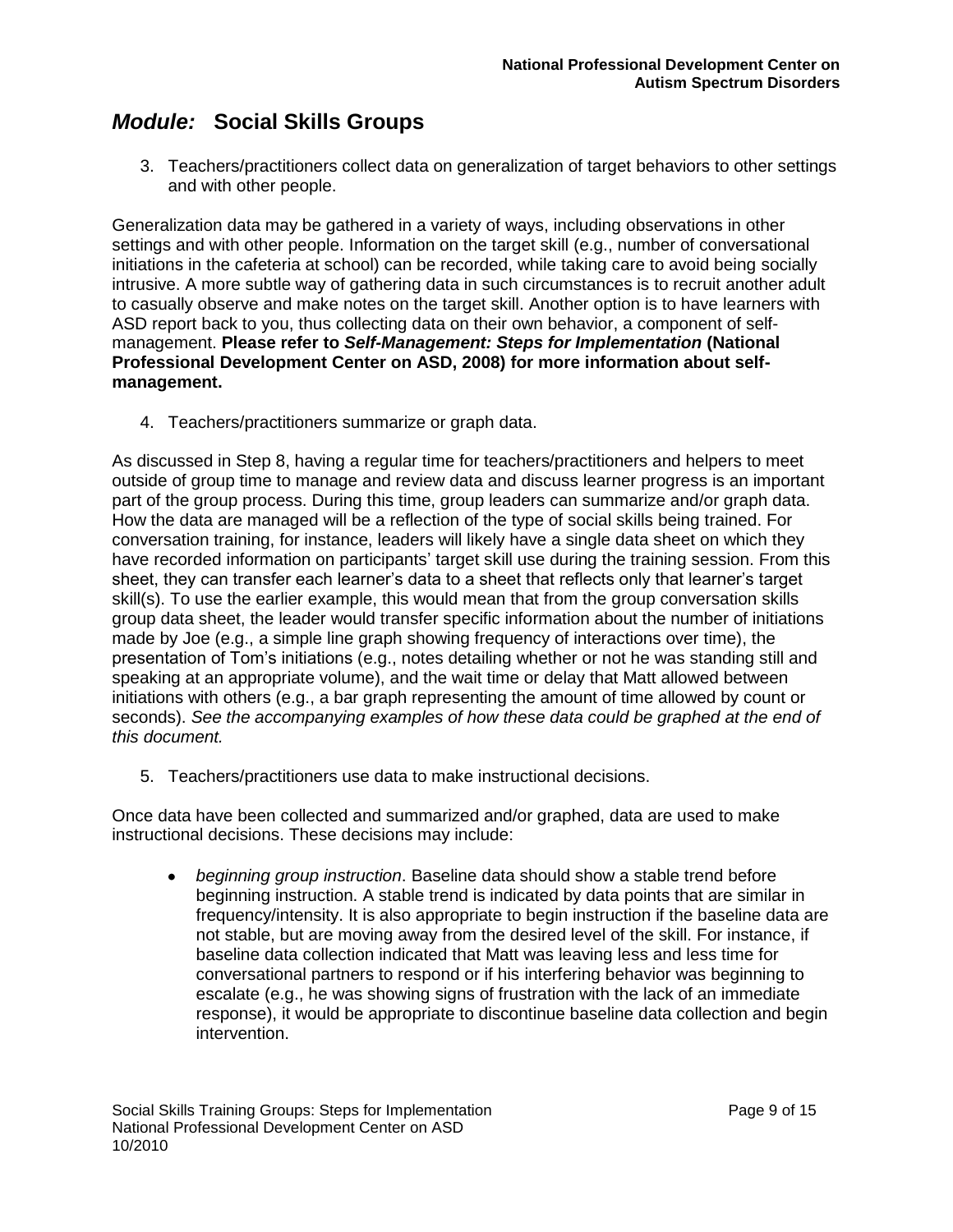- *continuing group instruction*. Data taken during social skills training groups may show that learners are making progress in acquiring the target skills or behavior, providing evidence that group instruction should continue. Data may also show that little or no progress is occurring, suggesting that the instruction may need to continue for a longer time period or perhaps be changed in some way (e.g., increase the frequency or length of training sessions).
- *changing group instruction*. Data taken on the type and amount of instructional prompts may suggest the need for changes in instruction. For instance, once a learner is able to successfully use a target skill when given verbal prompts, the instructor would begin to phase out verbal prompts so that the learner might begin using the skill more independently.
- *discontinuing group instruction*. Data also provide documentation to support discontinuation of instruction in a particular area. If data demonstrate that the learner has reached the goal of instruction, it may be time to reduce the amount of instruction for that learner or turn the focus toward generalization of the skill to other settings, people, or situations.

In this age of educational accountability and increasingly limited resources, using data to inform and support instructional decisions is a must! Before beginning, changing, or discontinuing any type of instruction, such as social skills groups, data must be collected on the specific behavior or skill and the progress that has been made by the learner.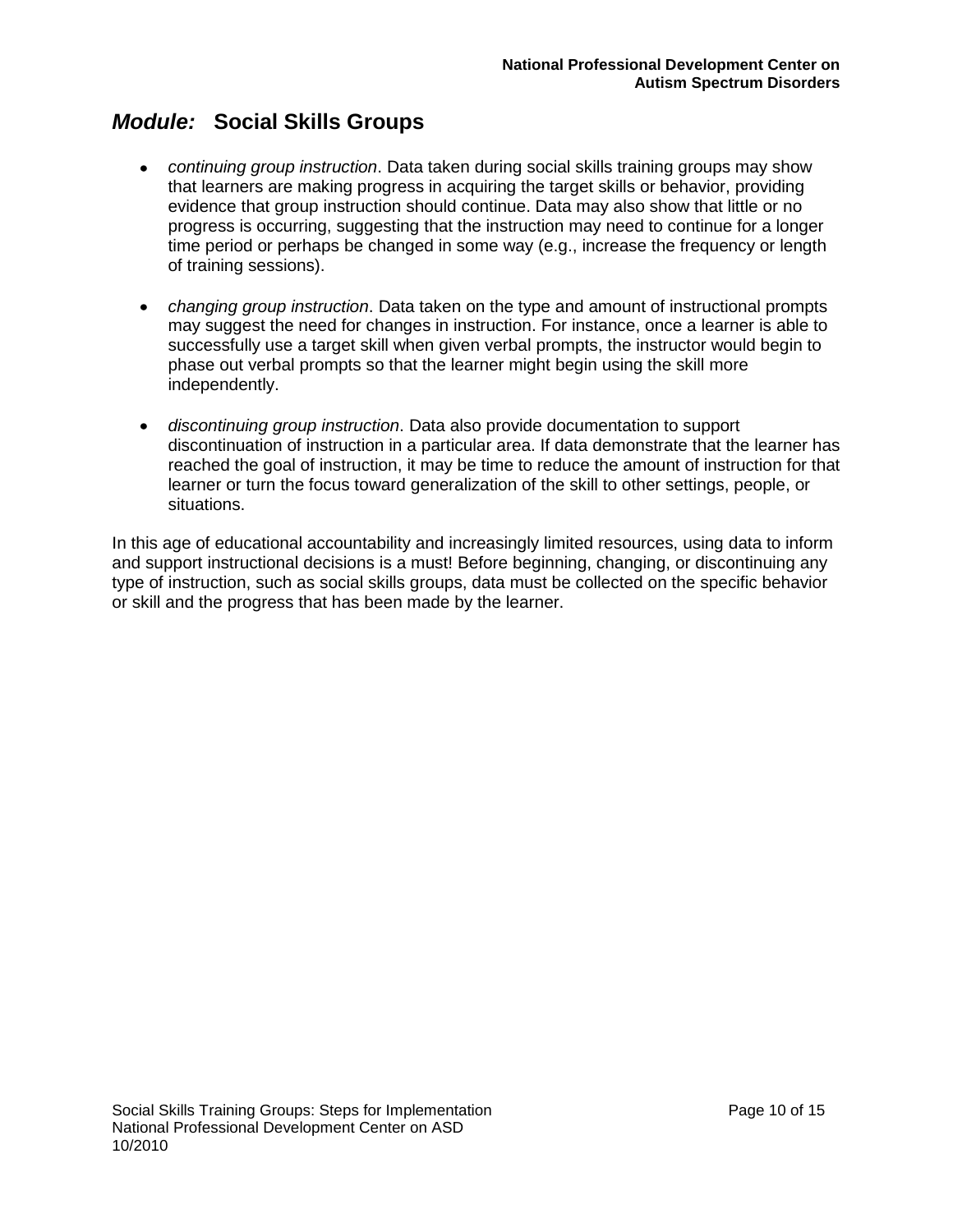Date: 1/20/00 (baseline)

### **Example: Conversation Skills Training A-B-C Data Sheet**

**Who:** Barb with Joe, Tom, and Matt **When:** Tuesday and Thursday afternoon from 1:30-2:00 p.m. **Where:** Music Room

**Data Type:** This A-B-C recording of learners" use of conversation skills can be used to record the general flow of conversation from which specific data on learners" goals may be derived. This process may be useful because it is often difficult to follow the pace of a conversation while trying to simultaneously record data.

**Learner Goals:** Joe will increase initiations by 50% for three out of four sessions; Tom will initiate with others using a calm voice during interactions 100% of the time for at least three out of four sessions; Matt will wait for a count of ten, allowing his partner opportunity to respond before initiating a second time or with another person. Matt will do this for at least two of three opportunities during a single conversation.

| Dale. 1/20/09 (Dasellite)<br>A - Antecedent                                                | <b>B</b> – Behavior                                                                                                                                                         | C - Consequence                                                                                   |
|--------------------------------------------------------------------------------------------|-----------------------------------------------------------------------------------------------------------------------------------------------------------------------------|---------------------------------------------------------------------------------------------------|
| The bell rang, J & M are sitting<br>waiting with Barb.                                     | T runs into room, knocks over<br>a chair while approaching the<br>group, and yells, "What are<br>we doing today?"                                                           | Barb asks T to sit down, and shows<br>him the picture card with the no yelling<br>symbol          |
| T sits down and repeats the<br>question in a whisper.                                      | J reads from the board,<br>"Small group music<br>appreciation."                                                                                                             | T begins to yell, "What." and B lays<br>her hand on his arm and points to the<br>no yelling card. |
| T smiles and says, "What are<br>we listening to?"                                          | M. immediately says, "Well,<br>what?"                                                                                                                                       | B reminds M to allow time for an<br>answer and then says, "The Beatles, J<br>you pick a song."    |
| J chooses "Yellow Submarine."                                                              | B asks T to choose the next<br>song and say it quietly.                                                                                                                     | M immediately asks, "What song, T?"                                                               |
| B again reminds M to allow<br>time.                                                        | M waits, T chooses<br>"Maxwell's Silver Hammer."                                                                                                                            | B thanks T for speaking quietly.                                                                  |
| T gets up, jumps up and down,<br>and yells, "Strawberry Fields!?                           | B says, "T! Please sit down<br>and wait for your next turn."                                                                                                                | T sits and whispers, "Strawberry<br>Fields."                                                      |
| M repeats, "Strawberry Fields."                                                            | B says to M, "Your turn to<br>choose a song," and points at<br>the wait card.                                                                                               | M says, "Come Together."                                                                          |
| B. says, "Good song choice,<br>M! Your turn, T."                                           | M begins to repeat, "Come<br>." and B points to wait card<br>while repeating, "Your turn,<br>T." T points to the no yelling<br>card and says, "The Long and<br>Windy Road." | B.says, "You mean, 'The Long and<br>Winding Road'?"                                               |
| T nods yes. B points to the<br>wait card in front of M and<br>says, "M, which song first?" | M says, "My song."                                                                                                                                                          | B asks which one                                                                                  |
|                                                                                            | M says, "Come Together."                                                                                                                                                    | B starts song on CD player while<br>tapping on wait card in front of M                            |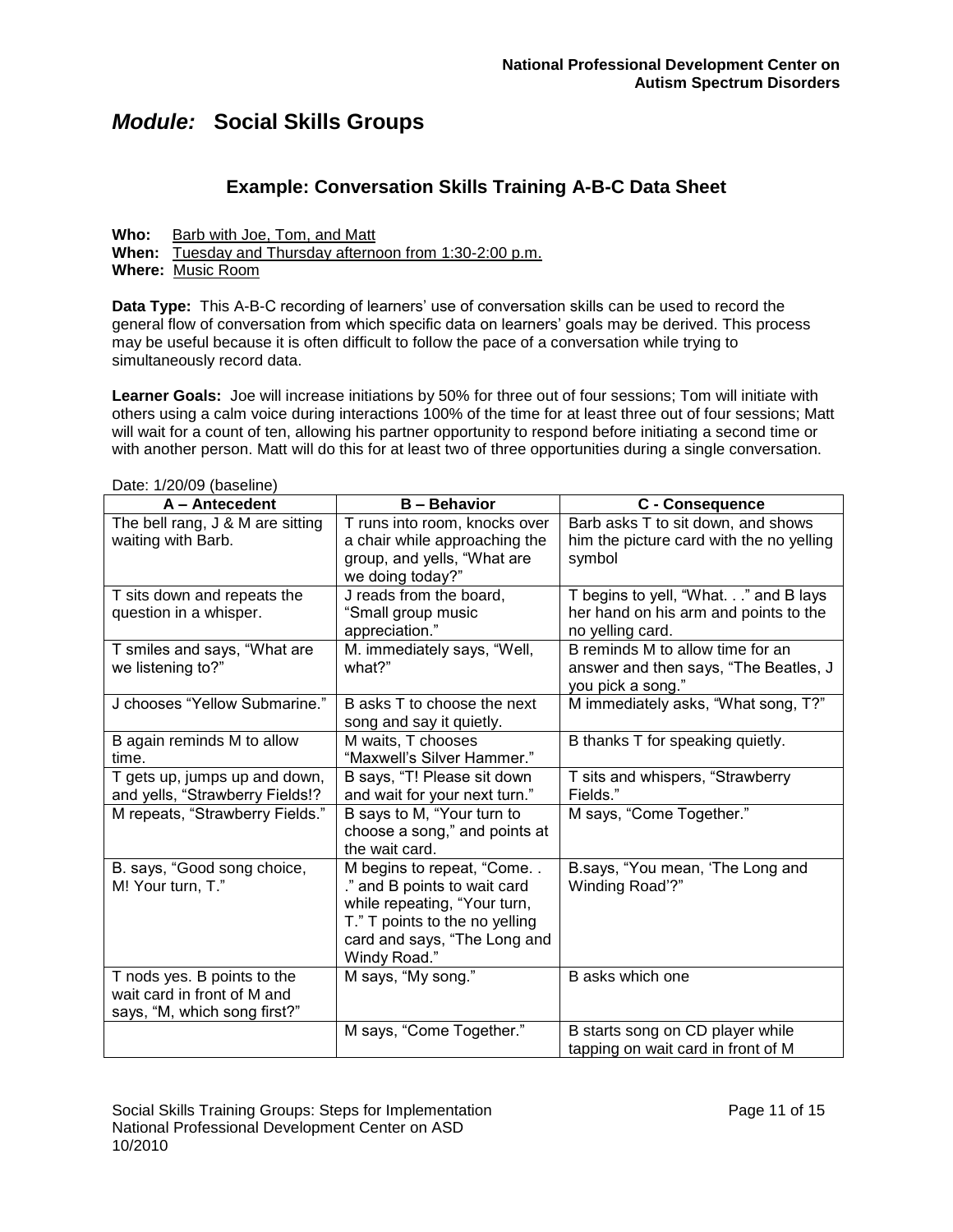### **Example Data Sheet: Conversation Skills Training Group**

| <b>Activity: Music_</b>                |                                                                                                                                                                         |
|----------------------------------------|-------------------------------------------------------------------------------------------------------------------------------------------------------------------------|
| Learner #1 target skill:               | Joe will increase unprompted initiations by 50% for 3 out of 4<br>sessions.                                                                                             |
| Learner #2 target skill:               | Tom will initiate with others using a calm voice during interactions<br>without prompts 100% of the time for at least 3 out of 4 sessions.                              |
| Learner #3 target skill:               | Matt will wait for a count of 10 before initiating a 2nd time with<br>another person without prompts for at least 2 of 3 opportunities<br>during a single conversation. |
| <b>Facilitator:</b><br>Others present: | Barb                                                                                                                                                                    |

| Target skill: Initiating<br>interactions |                | <b>Learners</b>         |                |                |        |                              |              |                         |             |                |        |                |                |                         |              |
|------------------------------------------|----------------|-------------------------|----------------|----------------|--------|------------------------------|--------------|-------------------------|-------------|----------------|--------|----------------|----------------|-------------------------|--------------|
|                                          |                | Tom<br>Joe              |                |                |        |                              |              |                         | <b>Matt</b> |                |        |                |                |                         |              |
| <b>Date</b>                              |                | <b>Learner attempts</b> |                |                |        |                              |              | <b>Learner attempts</b> |             |                |        |                |                | <b>Learner attempts</b> |              |
|                                          | 1              | $\overline{2}$          | 3              | 4              | 5      | 1                            | $\mathbf{2}$ | 3                       | 4           | 5              | 1      | $\overline{2}$ | 3              | 4                       | 5            |
| 1/20/09 (Baseline)                       | $\overline{0}$ | $\overline{0}$          | $\vee$         | $\overline{0}$ | $\vee$ | P                            | P            | $\vee$                  | $\vee$      | P              | $\vee$ | V              | P              | P                       | P            |
| 1/21/09 (Intervention)                   | V              | V                       | $+$            | $+$            | V      | P                            | P            | P                       | V           | $+$            | P      | P              | $\ddot{}$      | $\ddot{}$               | $\mathsf{P}$ |
| 1/22/09 (Intervention)                   | P              | $\ddot{}$               | $\ddot{}$      | $\ddot{}$      | P      | P                            | P            | P                       | $\ddot{}$   | $\ddot{}$      | P      | $\ddot{}$      | $\ddot{}$      | $\ddot{}$               | P            |
| <b>Summary Data</b>                      |                |                         |                |                |        |                              |              |                         |             |                |        |                |                |                         |              |
| <b>Date</b>                              |                |                         | Joe            |                |        |                              |              | Tom                     |             |                |        |                | <b>Matt</b>    |                         |              |
|                                          |                |                         |                |                |        | # Unprompted                 |              |                         |             |                |        |                |                |                         |              |
| 1/20/09                                  |                |                         | 0 unprompted   |                |        | 0 unprompted                 |              |                         |             |                |        |                | 0 unprompted   |                         |              |
| 1/21/09                                  |                |                         | 2 unprompted   |                |        |                              |              | 1 unprompted            |             |                |        |                | 2 unprompted   |                         |              |
| 1/22/09                                  |                |                         | 3 unprompted   |                |        | 2 unprompted<br>3 unprompted |              |                         |             |                |        |                |                |                         |              |
|                                          |                |                         |                |                |        | % Correct                    |              |                         |             |                |        |                |                |                         |              |
| 1/20/09                                  |                |                         | 0% unprompted  |                |        |                              |              | 0% unprompted           |             |                |        |                | 0% unprompted  |                         |              |
| 1/21/09                                  |                | 40% unprompted          |                |                |        | 20% unprompted               |              |                         |             |                |        |                | 40% unprompted |                         |              |
| 1/22/09                                  |                |                         | 60% unprompted |                |        | 40% unprompted               |              |                         |             | 60% unprompted |        |                |                |                         |              |

Key:  $+=$  unprompted; P = picture prompt; V = verbal prompt; 0 = no response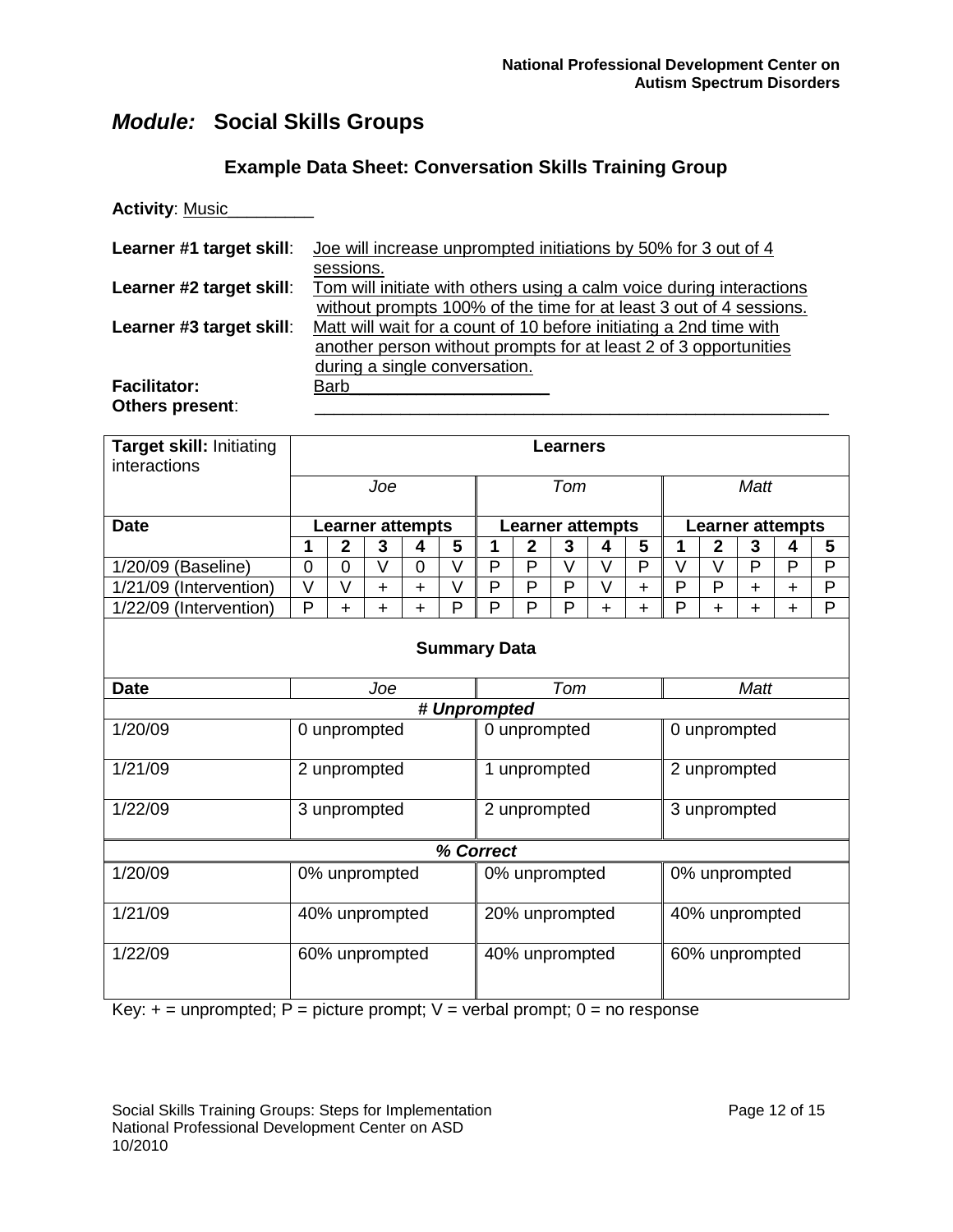**Example Graph: Conversation Skills Training Group**



**Initiating Conversations: Percent Unprompted**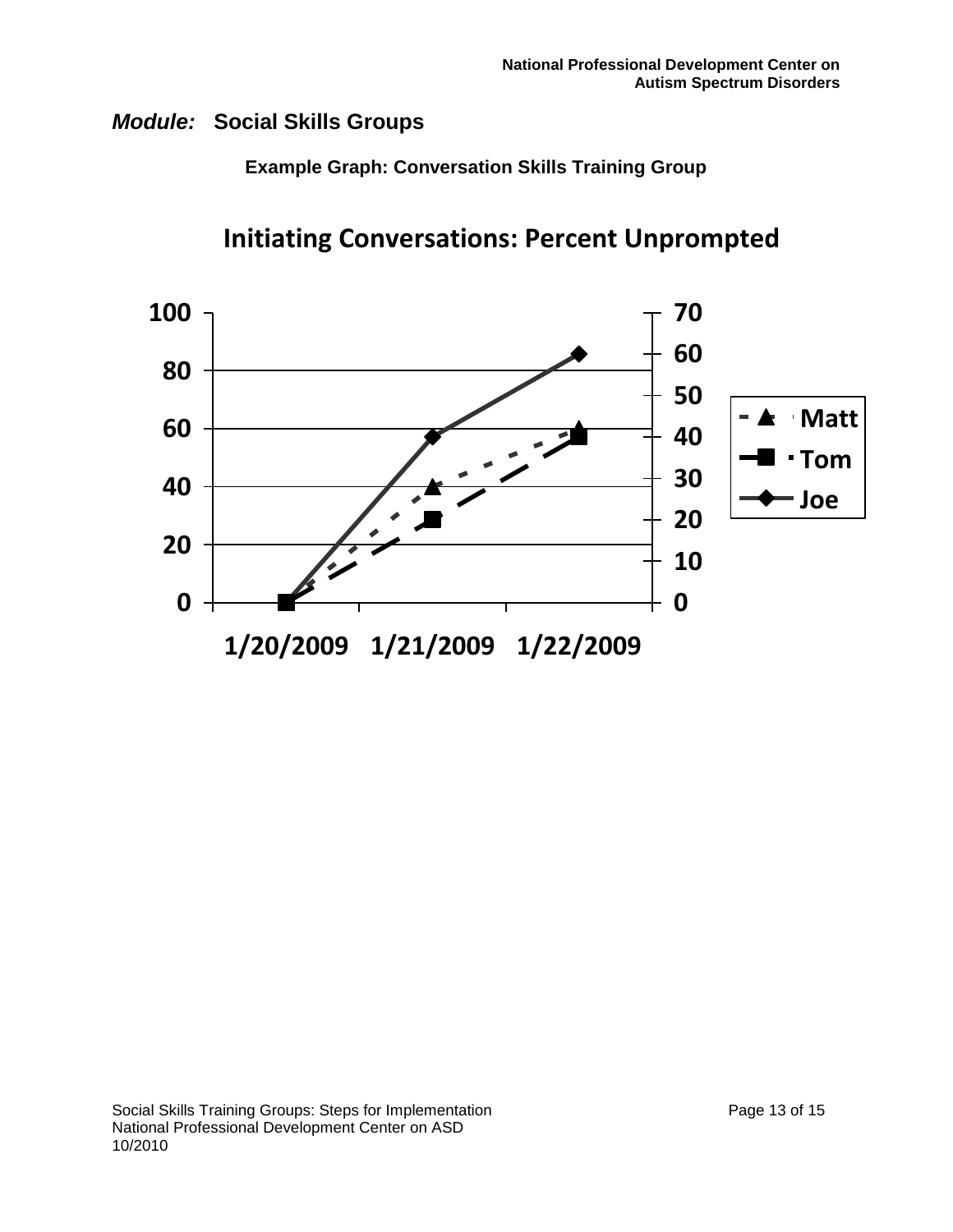### **Example Data Sheet: Conversation Skills Training Group**

| <b>Activity:</b>    | <b>Music</b>                                                                                              |
|---------------------|-----------------------------------------------------------------------------------------------------------|
|                     | Learner #1 target skill: Joe will increase his unprompted responses to others' initiations by             |
|                     | 50% for 3 out of 4 sessions.                                                                              |
|                     | <b>Learner #2 target skill:</b> Tom will respond to others' initiations while sitting or standing 100% of |
|                     | the time for at least 3 out of 4 sessions.                                                                |
|                     | <b>Learner #3 target skill:</b> Matt will increase his unprompted responses to another person by 50%      |
|                     | for 3 out of 4 sessions.                                                                                  |
| <b>Facilitator:</b> | Barb                                                                                                      |
| Others present:     |                                                                                                           |

| Target skill:          |                | <b>Learners</b>    |                         |           |           |                                  |                |                         |                         |           |   |                |                         |           |           |  |
|------------------------|----------------|--------------------|-------------------------|-----------|-----------|----------------------------------|----------------|-------------------------|-------------------------|-----------|---|----------------|-------------------------|-----------|-----------|--|
| Responding to others   |                | Joe<br>Tom<br>Matt |                         |           |           |                                  |                |                         |                         |           |   |                |                         |           |           |  |
|                        |                |                    |                         |           |           |                                  |                |                         |                         |           |   |                |                         |           |           |  |
| <b>Date</b>            |                |                    | <b>Learner attempts</b> |           |           |                                  |                | <b>Learner attempts</b> |                         |           |   |                | <b>Learner attempts</b> |           |           |  |
|                        | 1              | $\overline{2}$     | 3                       | 4         | 5         | 1                                | $\mathbf{2}$   | $\mathbf{3}$            | $\overline{\mathbf{4}}$ | 5         | 1 | $\overline{2}$ | 3                       | 4         | 5         |  |
| 1/20/09 (Baseline)     | $\overline{0}$ | $\overline{0}$     | 0                       | V         | $\ddot{}$ | 0                                | 0              | 0                       | P                       | P         | V | V              | P                       | P         | $\ddot{}$ |  |
| 1/21/09 (Intervention) | V              | $\vee$             | V                       | $\ddot{}$ | ÷.        | P                                | P              | P                       | P                       | $\ddot{}$ | P | P              | $\ddot{}$               | +         | $\ddot{}$ |  |
| 1/22/09 (Intervention) | V              | V                  | $\ddot{}$               | $+$       | +         | P                                | P              | P                       | $\ddot{}$               | $+$       | P | $\ddot{}$      | $\ddot{}$               | $\ddot{}$ | $+$       |  |
| <b>Summary Data</b>    |                |                    |                         |           |           |                                  |                |                         |                         |           |   |                |                         |           |           |  |
| <b>Date</b>            |                |                    | Joe                     |           |           |                                  |                | Tom                     |                         |           |   |                | <b>Matt</b>             |           |           |  |
|                        |                |                    |                         |           |           | # Unprompted                     |                |                         |                         |           |   |                |                         |           |           |  |
| 1/20/09                |                |                    | 1 unprompted            |           |           | 0 unprompted                     |                |                         |                         |           |   | 1 unprompted   |                         |           |           |  |
| 1/21/09                |                |                    | 2 unprompted            |           |           | 1 unprompted                     |                |                         |                         |           |   |                | 3 unprompted            |           |           |  |
| 1/22/09                |                |                    | 3 unprompted            |           |           |                                  | 2 unprompted   |                         | 4 unprompted            |           |   |                |                         |           |           |  |
|                        |                |                    |                         |           |           | % Correct                        |                |                         |                         |           |   |                |                         |           |           |  |
| 1/20/09                |                |                    | 20% unprompted          |           |           |                                  |                | 0% unprompted           |                         |           |   |                | 20% unprompted          |           |           |  |
| 1/21/09                | 40% unprompted |                    |                         |           |           |                                  | 20% unprompted |                         |                         |           |   | 60% unprompted |                         |           |           |  |
| 1/22/09                |                |                    | 60% unprompted          |           |           | 80% unprompted<br>40% unprompted |                |                         |                         |           |   |                |                         |           |           |  |

Key:  $+=$  unprompted; P = picture prompt; V = verbal prompt; 0 = no response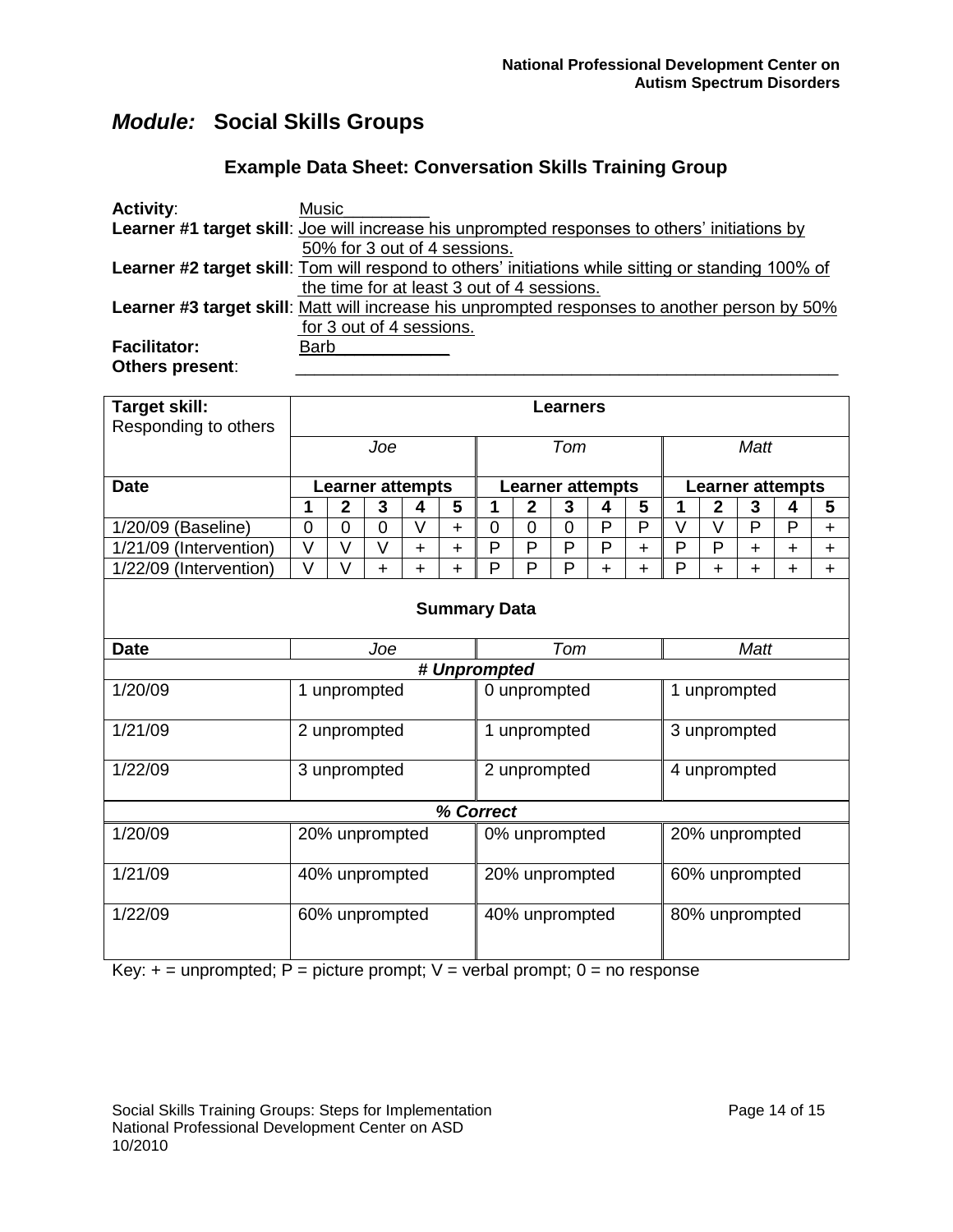**Example Graph: Conversation Skills Training Group**

**Responding to Others: Percent Unprompted**

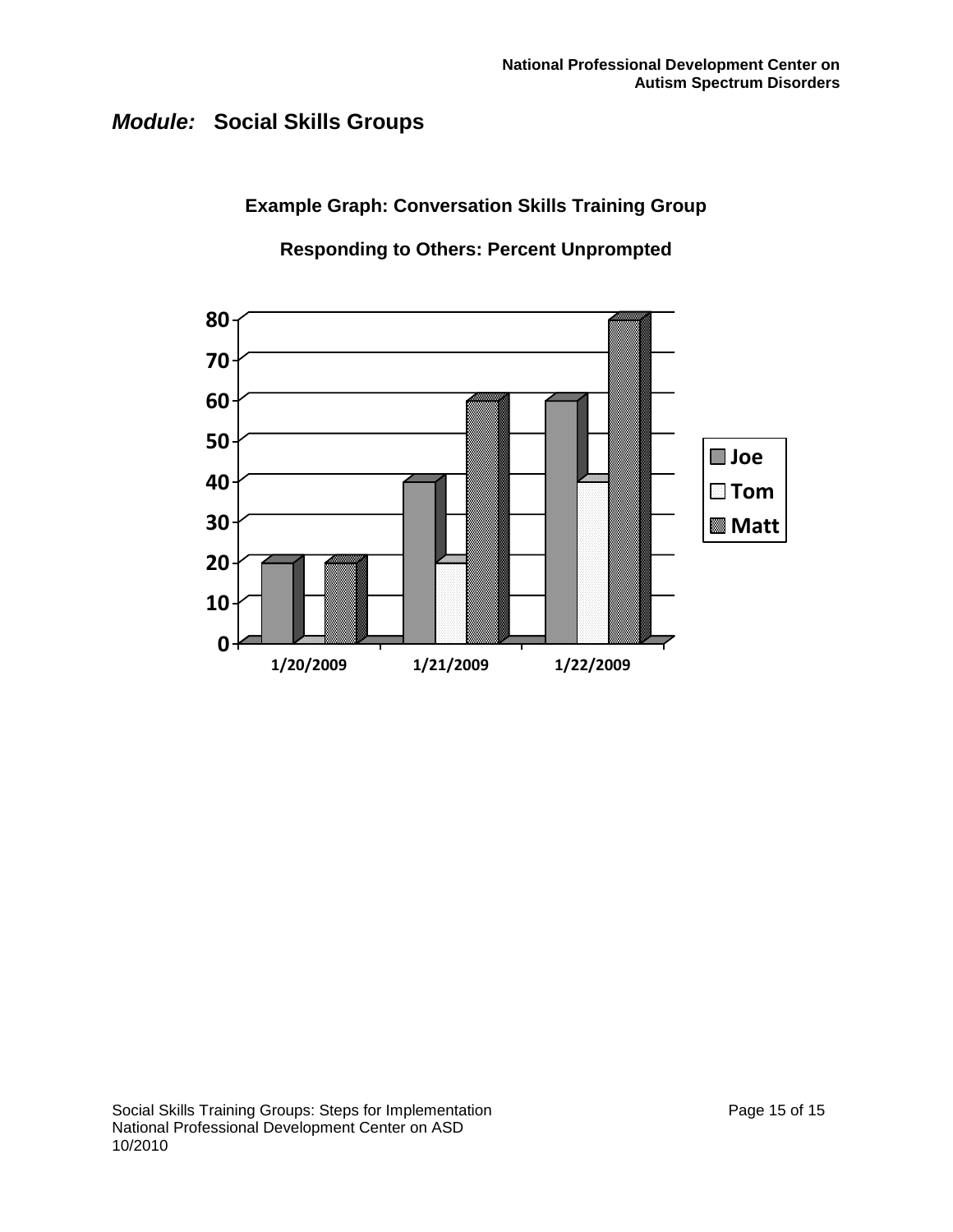## *Module:* **Social Skills Groups Implementation Checklist for Social Skills Groups**

Collet-Klingenberg, L. (2009). *Steps for implementation: Social skills groups*. Madison, WI: The National Professional Development Center on Autism Spectrum Disorders, Waisman Center, University of Wisconsin.

**Instructions**: The Implementation Checklist includes each step for Social Skills Training Groups. Please complete all of the requested information including the site and state, individual being observed, and the learner's initials. To assure that a practice is being implemented as intended, an observation is *always* preferable. This may not always be possible. Thus, items may be scored based on observations with the implementer, discussions and/or record review as appropriate. Within the table, record a 2 (implemented), 1 (partially implemented), 0 (did not implement), or NA (not applicable) next to each step observed to indicate to what extent the step was implemented/addressed during your observation. Use the last page of the checklist to record the target skill, your comments, whether others were present, and plans for next steps for each observation.

Individual(s) Observed: etc. and the set of the set of the Learner's Initials:  $\blacksquare$ 

### *Skills below can be implemented by a practitioner, parent, or other team member*

|                                                                                         |                                                                                                                                                    | <b>Observation</b>         | 1 | 2 | 3 | 4 | 5       | 6 | 8 |
|-----------------------------------------------------------------------------------------|----------------------------------------------------------------------------------------------------------------------------------------------------|----------------------------|---|---|---|---|---------|---|---|
|                                                                                         |                                                                                                                                                    | <b>Date</b>                |   |   |   |   |         |   |   |
|                                                                                         |                                                                                                                                                    | <b>Observer's Initials</b> |   |   |   |   |         |   |   |
|                                                                                         |                                                                                                                                                    | Planning (Steps 1 - 8)     |   |   |   |   |         |   |   |
|                                                                                         | <b>Step 1. Identifying Social Skills</b>                                                                                                           |                            |   |   |   |   |         |   |   |
|                                                                                         | <b>Targeted for Instruction</b>                                                                                                                    |                            |   |   |   |   | Score** |   |   |
| 1. Refer to IEP or IFSP to identify relevant<br>goals for individual learners with ASD. |                                                                                                                                                    |                            |   |   |   |   |         |   |   |
| 2. Discuss goals with the IEP/IFSP team,<br>including family members and learners.      |                                                                                                                                                    |                            |   |   |   |   |         |   |   |
|                                                                                         | 3. Ensure that the target of instruction is<br>observable and measurable.                                                                          |                            |   |   |   |   |         |   |   |
|                                                                                         | <b>Step 2. Organizing Training Groups</b>                                                                                                          |                            |   |   |   |   |         |   |   |
|                                                                                         | 1. Identify group members with similar goals.                                                                                                      |                            |   |   |   |   |         |   |   |
|                                                                                         | 2. Select adults/helpers who have experience<br>with ASD or who have received<br>professional development about the needs<br>of learners with ASD. |                            |   |   |   |   |         |   |   |
|                                                                                         | 3. Organize groups that are no more than<br>three or four learners per adult/helper.                                                               |                            |   |   |   |   |         |   |   |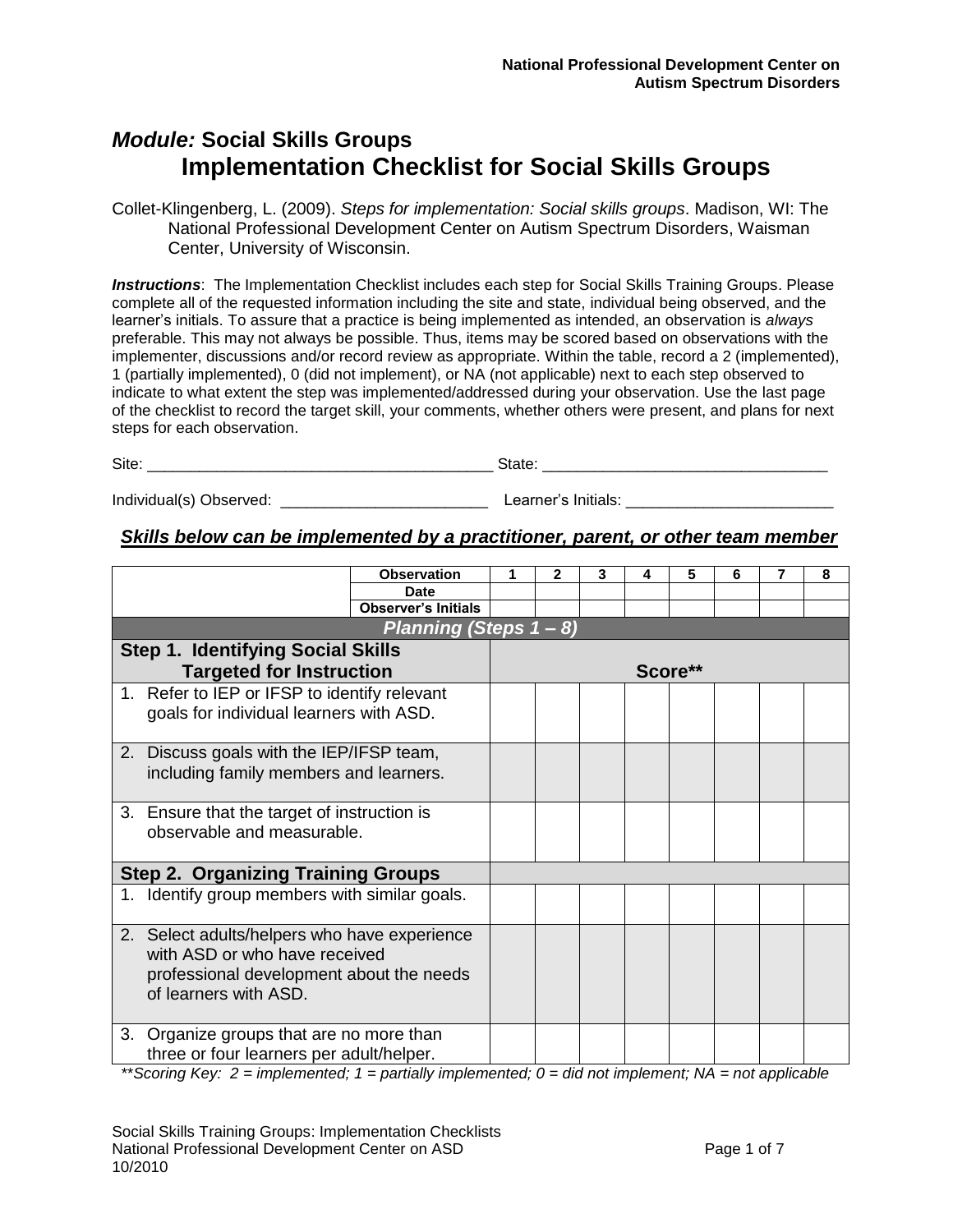|                                                                                                                                       | <b>Observation</b>                        | 1 | $\overline{2}$ | 3 | 4 | 5       | 6 | 7 | 8 |
|---------------------------------------------------------------------------------------------------------------------------------------|-------------------------------------------|---|----------------|---|---|---------|---|---|---|
|                                                                                                                                       | <b>Date</b><br><b>Observer's Initials</b> |   |                |   |   |         |   |   |   |
| <b>Step 3. Collecting Baseline Data</b>                                                                                               |                                           |   |                |   |   |         |   |   |   |
|                                                                                                                                       |                                           |   |                |   |   | Score** |   |   |   |
| 1. Create data sheets using group members'<br>individual target behaviors and goals.                                                  |                                           |   |                |   |   |         |   |   |   |
| 2. Record data for each group member on the<br>data sheet(s).                                                                         |                                           |   |                |   |   |         |   |   |   |
| 3. Collect, summarize, and graph a sufficient<br>number of data points to identify learners'<br>current use of skills.                |                                           |   |                |   |   |         |   |   |   |
| <b>Step 4. Scheduling Group Meetings</b>                                                                                              |                                           |   |                |   |   |         |   |   |   |
| 1. Select a time and place for holding training<br>meetings that is mutually convenient and<br>optimal for both learners and helpers. |                                           |   |                |   |   |         |   |   |   |
| 2. Establish sufficient time for teaching, but<br>not so long that learners become<br>overwhelmed or lose interest.                   |                                           |   |                |   |   |         |   |   |   |
| 3. Consider the ages, developmental level of<br>learners, and the context of instruction<br>when scheduling group meetings.           |                                           |   |                |   |   |         |   |   |   |
| <b>Step 5. Creating a Training Format</b><br>or Structure                                                                             |                                           |   |                |   |   |         |   |   |   |
| 1. Clearly identify a format with set<br>beginning/ending times and time for various<br>activities.                                   |                                           |   |                |   |   |         |   |   |   |
| 2. Ensure that the training format includes at<br>least:                                                                              |                                           |   |                |   |   |         |   |   |   |
| a. an introduction,                                                                                                                   |                                           |   |                |   |   |         |   |   |   |
| b.<br>instruction,                                                                                                                    |                                           |   |                |   |   |         |   |   |   |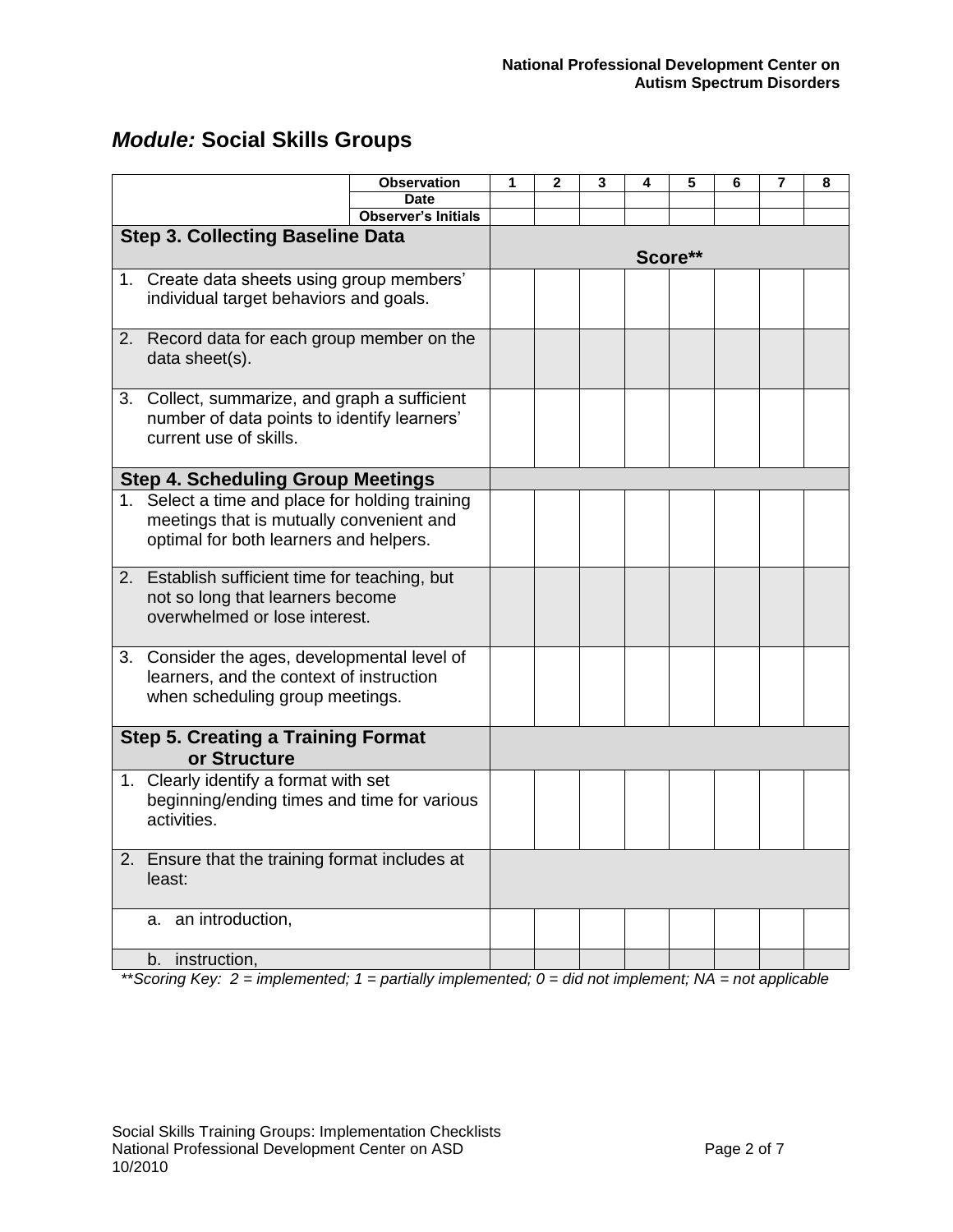| <b>Module: Social Skills Groups</b> |  |
|-------------------------------------|--|
|-------------------------------------|--|

|                                                                                                                                                                                             | <b>Observation</b>         | 1 | 2 | 3 | 4 | 5       | 6 | 7 | 8 |
|---------------------------------------------------------------------------------------------------------------------------------------------------------------------------------------------|----------------------------|---|---|---|---|---------|---|---|---|
|                                                                                                                                                                                             | <b>Date</b>                |   |   |   |   |         |   |   |   |
|                                                                                                                                                                                             | <b>Observer's Initials</b> |   |   |   |   |         |   |   |   |
| <b>Step 5. Creating a Training Format</b><br>or Structure (cont.)                                                                                                                           |                            |   |   |   |   | Score** |   |   |   |
| practice, and<br>$C_{1}$                                                                                                                                                                    |                            |   |   |   |   |         |   |   |   |
|                                                                                                                                                                                             |                            |   |   |   |   |         |   |   |   |
| feedback with reinforcement.<br>d.                                                                                                                                                          |                            |   |   |   |   |         |   |   |   |
| 3. Select a format for the social skills training<br>sessions that is appropriate for the age and<br>characteristics of the learners in the group.<br>The format may include the following: |                            |   |   |   |   |         |   |   |   |
| a. introduction/ warm up phase is<br>used to start session in efficient<br>manner,                                                                                                          |                            |   |   |   |   |         |   |   |   |
| b. topic/focus skill for the session is<br>clearly conveyed to learners,                                                                                                                    |                            |   |   |   |   |         |   |   |   |
| c. focus skill is clearly modeled for<br>learners,                                                                                                                                          |                            |   |   |   |   |         |   |   |   |
| d. practice opportunities are provided<br>for learners,                                                                                                                                     |                            |   |   |   |   |         |   |   |   |
| e. coaching/prompting is provided to<br>learners as they practice the skill,                                                                                                                |                            |   |   |   |   |         |   |   |   |
| f.<br>positive feedback provided and<br>problem solving used to help<br>learners acquire skills, and                                                                                        |                            |   |   |   |   |         |   |   |   |
| g. free/snack time provided at end of<br>session to serve as reinforcer for<br>participating in session.                                                                                    |                            |   |   |   |   |         |   |   |   |
| <b>Step 6. Organizing Topics for</b><br><b>Instruction</b>                                                                                                                                  |                            |   |   |   |   |         |   |   |   |
| Break larger topics for instruction (e.g.,<br>1 <sub>1</sub><br>conversation skills) into more teachable<br>units (e.g., initiations, turn-taking, asking<br>questions, terminating).       |                            |   |   |   |   |         |   |   |   |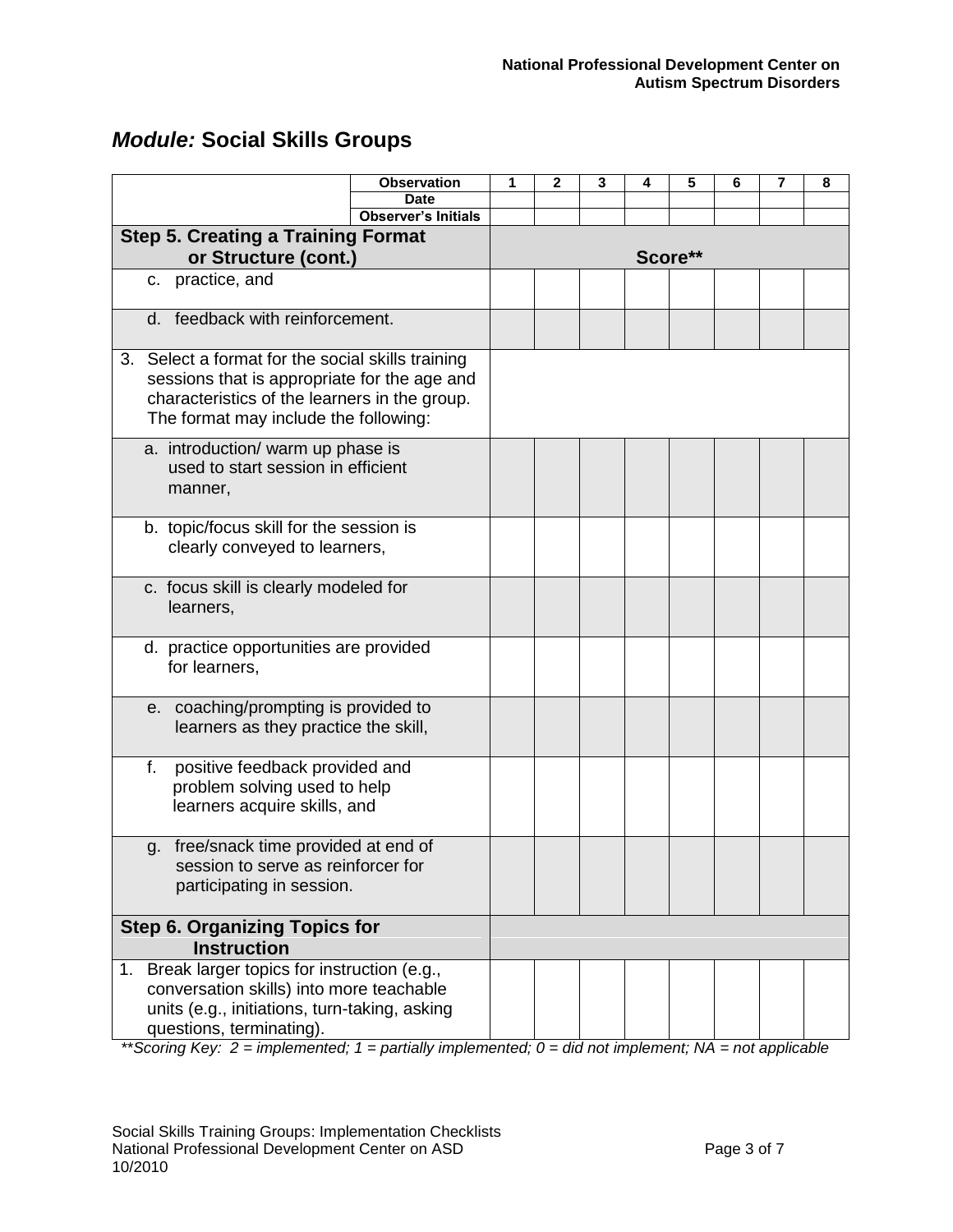|             |                                                 | <b>Observation</b><br><b>Date</b>    | 1 | 2 | 3 | 4 | 5       | 6 | 7 | 8 |
|-------------|-------------------------------------------------|--------------------------------------|---|---|---|---|---------|---|---|---|
|             |                                                 | <b>Observer's Initials</b>           |   |   |   |   |         |   |   |   |
|             |                                                 |                                      |   |   |   |   |         |   |   |   |
|             | <b>Step 7. Specifying Embedded</b>              |                                      |   |   |   |   |         |   |   |   |
|             | <b>Instructional Strategies or</b>              |                                      |   |   |   |   |         |   |   |   |
|             | <b>Materials</b>                                |                                      |   |   |   |   | Score** |   |   |   |
|             | 1. Identify additional instructional strategies |                                      |   |   |   |   |         |   |   |   |
|             | (e.g., video modeling, social stories).         |                                      |   |   |   |   |         |   |   |   |
|             |                                                 |                                      |   |   |   |   |         |   |   |   |
|             | 2. Provide appropriate resources (e.g.,         |                                      |   |   |   |   |         |   |   |   |
|             | interactive toys, books or social narratives,   |                                      |   |   |   |   |         |   |   |   |
|             | videos) for specific skills that are the focus  |                                      |   |   |   |   |         |   |   |   |
|             | of group training.                              |                                      |   |   |   |   |         |   |   |   |
|             |                                                 |                                      |   |   |   |   |         |   |   |   |
|             | <b>Step 8. Training Helpers Prior to</b>        |                                      |   |   |   |   |         |   |   |   |
|             | <b>Implementing Group</b>                       |                                      |   |   |   |   |         |   |   |   |
|             |                                                 |                                      |   |   |   |   |         |   |   |   |
|             | <b>Instruction</b>                              |                                      |   |   |   |   |         |   |   |   |
|             | 1. Train helpers on group instruction, data     |                                      |   |   |   |   |         |   |   |   |
|             | collection, and help them become familiar       |                                      |   |   |   |   |         |   |   |   |
|             | with strategies and materials.                  |                                      |   |   |   |   |         |   |   |   |
|             |                                                 |                                      |   |   |   |   |         |   |   |   |
|             | 2. Regularly provide time to confer with        |                                      |   |   |   |   |         |   |   |   |
|             | helpers to:                                     |                                      |   |   |   |   |         |   |   |   |
|             |                                                 |                                      |   |   |   |   |         |   |   |   |
|             | a. discuss learner progress;                    |                                      |   |   |   |   |         |   |   |   |
|             |                                                 |                                      |   |   |   |   |         |   |   |   |
|             | b. ask questions that have emerged; and         |                                      |   |   |   |   |         |   |   |   |
|             |                                                 |                                      |   |   |   |   |         |   |   |   |
|             | c. review goals, priorities, and status of      |                                      |   |   |   |   |         |   |   |   |
|             | social skills group activities.                 |                                      |   |   |   |   |         |   |   |   |
|             |                                                 |                                      |   |   |   |   |         |   |   |   |
|             |                                                 | <b>Intervention (Step 9)</b>         |   |   |   |   |         |   |   |   |
|             | <b>Step 9. Implementing Social Skills</b>       |                                      |   |   |   |   |         |   |   |   |
|             | <b>Group Training</b>                           |                                      |   |   |   |   |         |   |   |   |
|             | 1. Conduct social skills group training         |                                      |   |   |   |   |         |   |   |   |
|             | regularly, as planned.                          |                                      |   |   |   |   |         |   |   |   |
|             |                                                 |                                      |   |   |   |   |         |   |   |   |
|             |                                                 |                                      |   |   |   |   |         |   |   |   |
|             |                                                 | <b>Progress Monitoring (Step 10)</b> |   |   |   |   |         |   |   |   |
|             | <b>Step 10. Collecting Data on Target</b>       |                                      |   |   |   |   |         |   |   |   |
|             | <b>Behavior/Skills to Inform</b>                |                                      |   |   |   |   |         |   |   |   |
|             | <b>Instruction</b>                              |                                      |   |   |   |   |         |   |   |   |
| $1_{\cdot}$ | Collect data on target behaviors/skills over    |                                      |   |   |   |   |         |   |   |   |
|             | time, including baseline data).                 |                                      |   |   |   |   |         |   |   |   |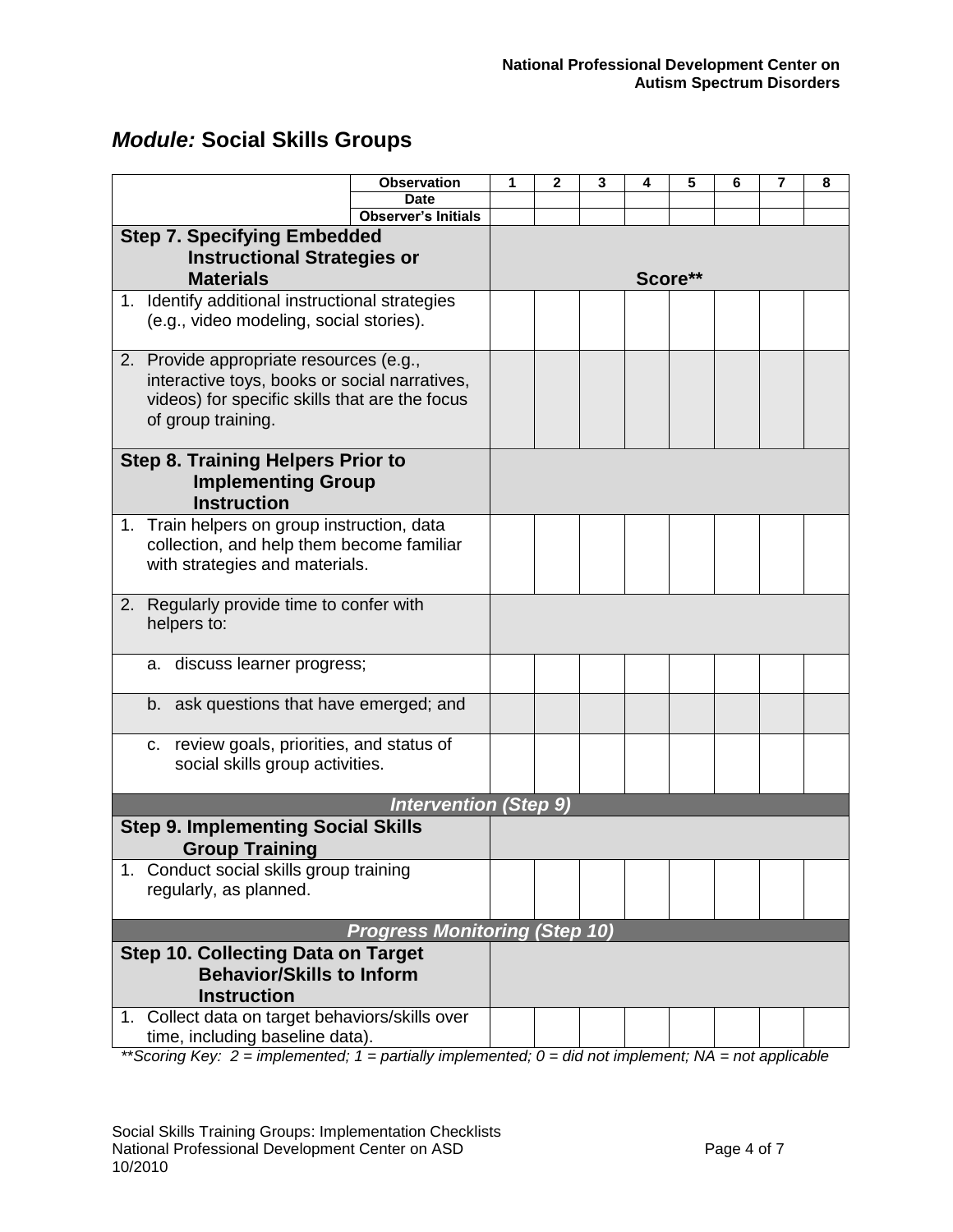|                                                                                                                      |                                             | <b>Observation</b>         |  |  |  | 5       | b | 8 |
|----------------------------------------------------------------------------------------------------------------------|---------------------------------------------|----------------------------|--|--|--|---------|---|---|
|                                                                                                                      |                                             | <b>Date</b>                |  |  |  |         |   |   |
|                                                                                                                      |                                             | <b>Observer's Initials</b> |  |  |  |         |   |   |
|                                                                                                                      | <b>Step 10. Collecting Data on Target</b>   |                            |  |  |  |         |   |   |
|                                                                                                                      | <b>Behavior/Skills to Inform</b>            |                            |  |  |  |         |   |   |
|                                                                                                                      | Instruction (cont.)                         |                            |  |  |  | Score** |   |   |
| 2. Collect data on intervention/instruction (e.g.,<br>type and number of prompts used to elicit<br>target behavior). |                                             |                            |  |  |  |         |   |   |
|                                                                                                                      | 3. Collect data on generalization of target |                            |  |  |  |         |   |   |

| Instruction (cont.)                                                                                                  | Score <sup>**</sup> |  |  |  |  |  |  |  |  |
|----------------------------------------------------------------------------------------------------------------------|---------------------|--|--|--|--|--|--|--|--|
| 2. Collect data on intervention/instruction (e.g.,<br>type and number of prompts used to elicit<br>target behavior). |                     |  |  |  |  |  |  |  |  |
| 3. Collect data on generalization of target<br>behaviors to other settings and with other<br>people.                 |                     |  |  |  |  |  |  |  |  |
| 4. Summarize or graph data.                                                                                          |                     |  |  |  |  |  |  |  |  |
| 5. Use data to make instructional decisions.                                                                         |                     |  |  |  |  |  |  |  |  |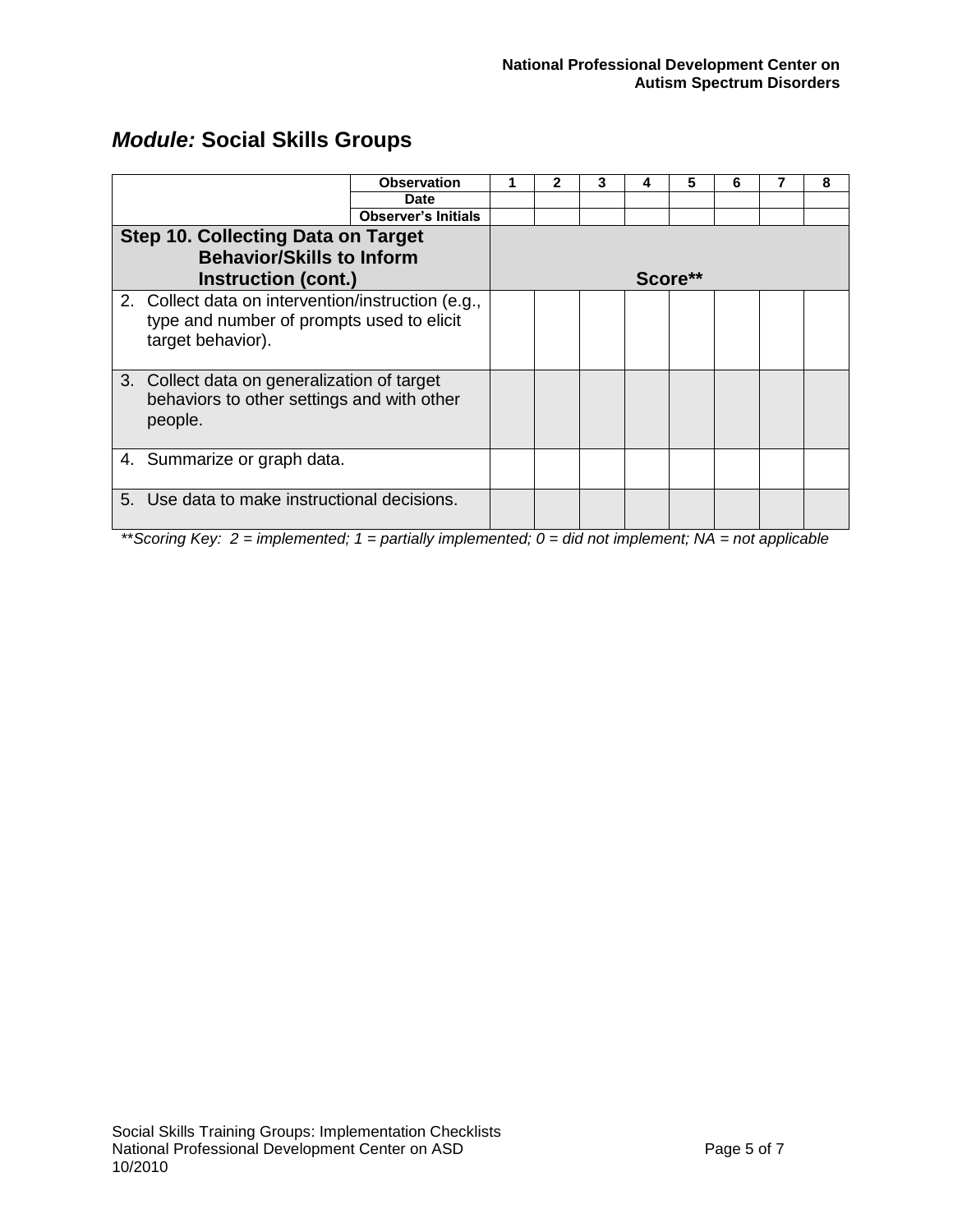| <b>Date</b> | <b>Observer</b><br><b>Initials</b> | <b>Target Skill/Behavior, Comments, and Plans for Next Steps</b> |
|-------------|------------------------------------|------------------------------------------------------------------|
|             |                                    |                                                                  |
|             |                                    |                                                                  |
|             |                                    |                                                                  |
|             |                                    |                                                                  |
| <b>Date</b> | <b>Observer</b><br><b>Initials</b> | Target Skill/Behavior, Comments, and Plans for Next Steps        |
|             |                                    |                                                                  |
|             |                                    |                                                                  |
|             |                                    |                                                                  |
|             |                                    |                                                                  |
| <b>Date</b> | <b>Observer</b><br><b>Initials</b> | <b>Target Skill/Behavior, Comments, and Plans for Next Steps</b> |
|             |                                    |                                                                  |
|             |                                    |                                                                  |
|             |                                    |                                                                  |
|             |                                    |                                                                  |
| <b>Date</b> | <b>Observer</b><br><b>Initials</b> | <b>Target Skill/Behavior, Comments, and Plans for Next Steps</b> |
|             |                                    |                                                                  |
|             |                                    |                                                                  |
|             |                                    |                                                                  |
|             |                                    |                                                                  |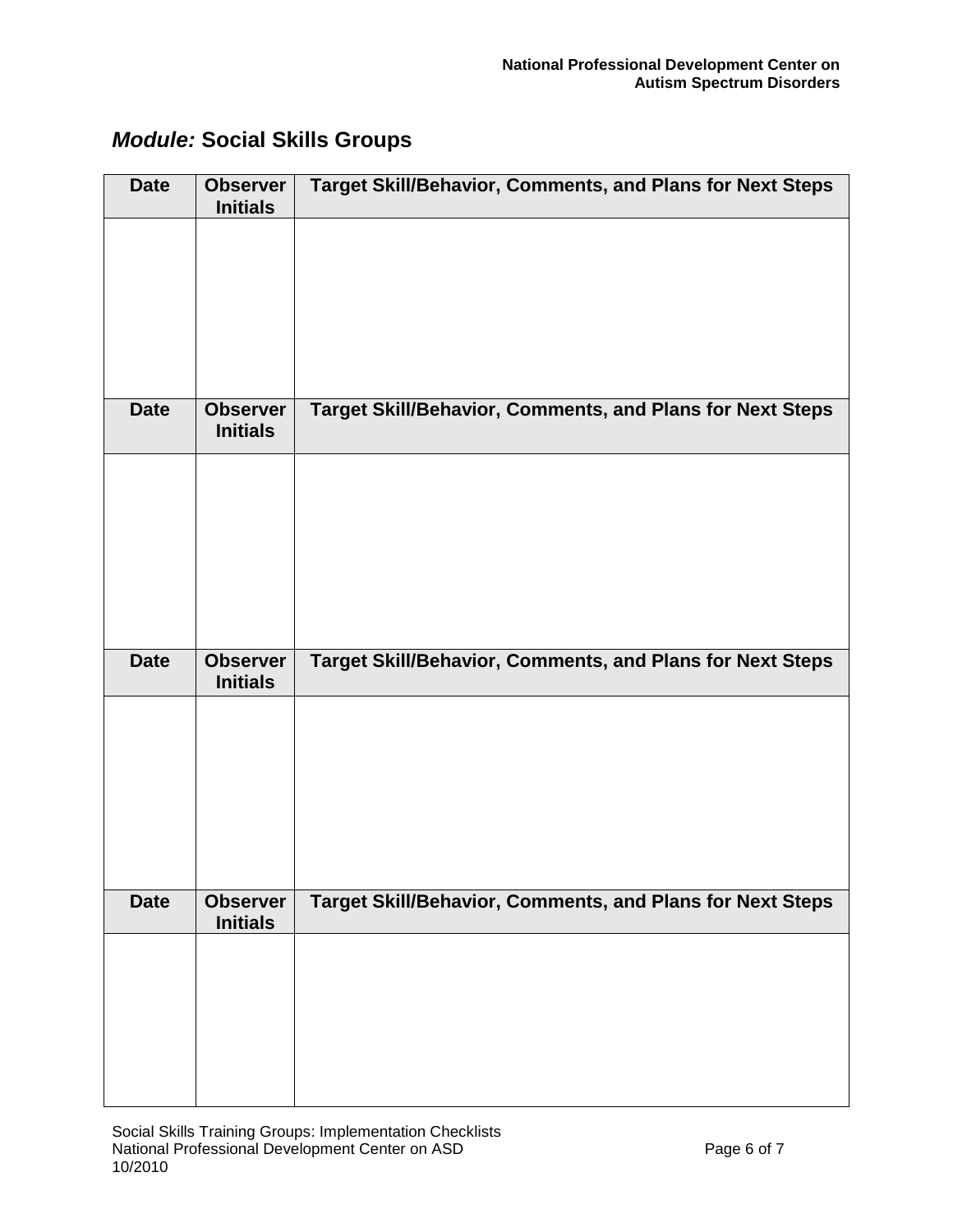| <b>Date</b> | <b>Observer</b><br><b>Initials</b> | <b>Target Skill/Behavior, Comments, and Plans for Next Steps</b> |
|-------------|------------------------------------|------------------------------------------------------------------|
|             |                                    |                                                                  |
|             |                                    |                                                                  |
|             |                                    |                                                                  |
|             |                                    |                                                                  |
| <b>Date</b> | <b>Observer</b><br><b>Initials</b> | Target Skill/Behavior, Comments, and Plans for Next Steps        |
|             |                                    |                                                                  |
|             |                                    |                                                                  |
|             |                                    |                                                                  |
|             |                                    |                                                                  |
| <b>Date</b> | <b>Observer</b><br><b>Initials</b> | <b>Target Skill/Behavior, Comments, and Plans for Next Steps</b> |
|             |                                    |                                                                  |
|             |                                    |                                                                  |
|             |                                    |                                                                  |
| <b>Date</b> |                                    |                                                                  |
|             | <b>Observer</b><br><b>Initials</b> | Target Skill/Behavior, Comments, and Plans for Next Steps        |
|             |                                    |                                                                  |
|             |                                    |                                                                  |
|             |                                    |                                                                  |
|             |                                    |                                                                  |
|             |                                    |                                                                  |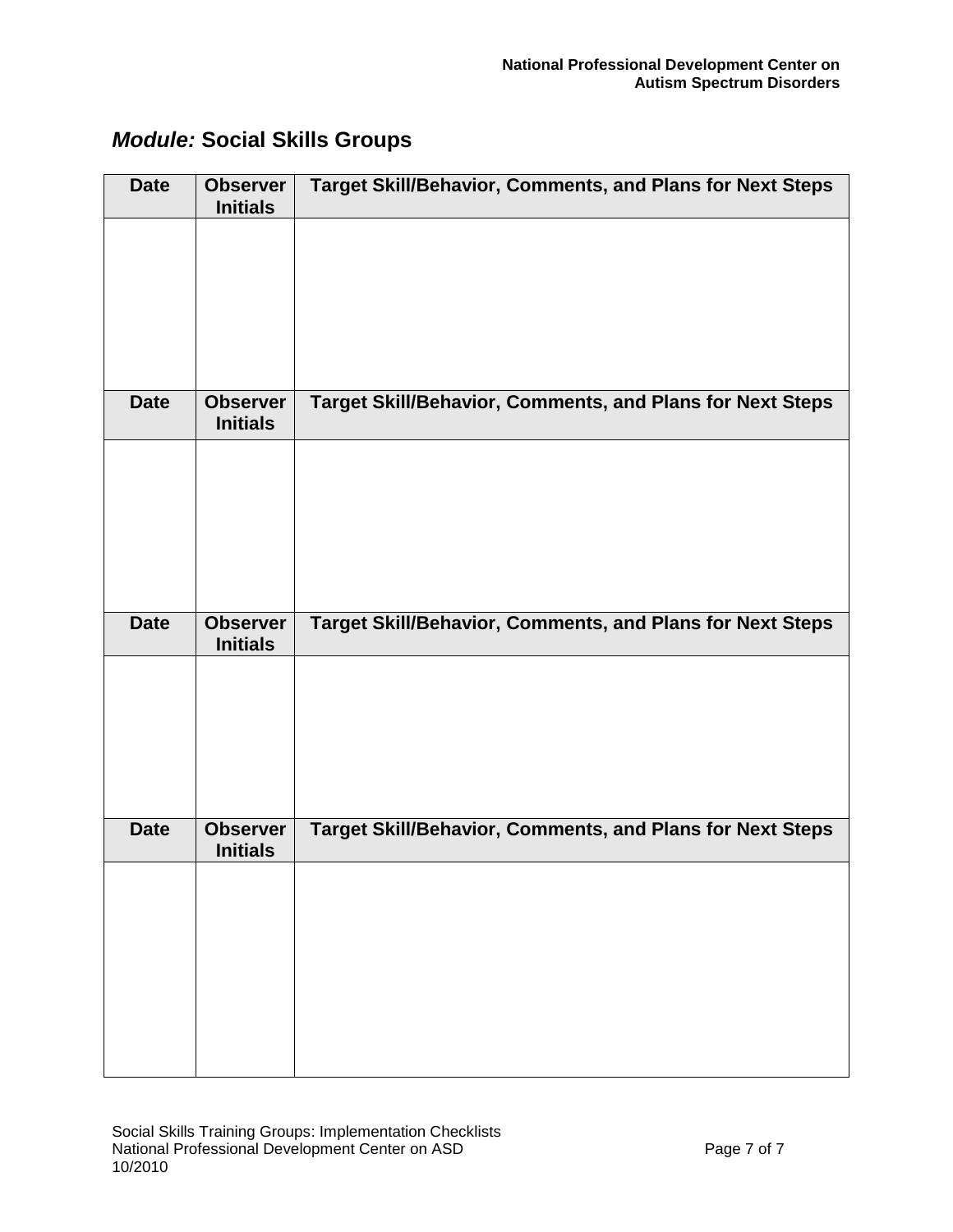# **Social Skills Group Data Sheet**

|                     | Learner #3 target skill:                                                                                             |
|---------------------|----------------------------------------------------------------------------------------------------------------------|
| <b>Facilitator:</b> | <u> 1980 - Johann Barn, amerikan besteman besteman besteman besteman besteman besteman besteman besteman bestema</u> |

**Others present**: \_\_\_\_\_\_\_\_\_\_\_\_\_\_\_\_\_\_\_\_\_\_\_\_\_\_\_\_\_\_\_\_\_\_\_\_\_\_\_\_\_\_\_\_\_\_\_\_\_\_\_\_\_\_\_\_

| <b>Target skill:</b> |                         | <b>Learners</b> |   |              |                         |                     |              |              |            |                         |   |              |   |   |   |
|----------------------|-------------------------|-----------------|---|--------------|-------------------------|---------------------|--------------|--------------|------------|-------------------------|---|--------------|---|---|---|
|                      |                         |                 |   |              |                         |                     |              |              |            |                         |   |              |   |   |   |
| <b>Date</b>          | <b>Learner attempts</b> |                 |   |              | <b>Learner attempts</b> |                     |              |              |            | <b>Learner attempts</b> |   |              |   |   |   |
|                      | 1                       | $\mathbf{2}$    | 3 | 4            | 5                       | 1                   | $\mathbf{2}$ | 3            | 4          | 5                       | 1 | $\mathbf{2}$ | 3 | 4 | 5 |
|                      |                         |                 |   |              |                         |                     |              |              |            |                         |   |              |   |   |   |
|                      |                         |                 |   |              |                         |                     |              |              |            |                         |   |              |   |   |   |
|                      |                         |                 |   |              |                         |                     |              |              |            |                         |   |              |   |   |   |
|                      |                         |                 |   |              |                         | <b>Summary Data</b> |              |              |            |                         |   |              |   |   |   |
| <b>Date</b>          | Student #1              |                 |   | Student #2   |                         |                     |              | Student #3   |            |                         |   |              |   |   |   |
| # Unprompted         |                         |                 |   |              |                         |                     |              |              |            |                         |   |              |   |   |   |
|                      | unprompted              |                 |   | unprompted   |                         |                     |              | unprompted   |            |                         |   |              |   |   |   |
|                      | unprompted              |                 |   | unprompted   |                         |                     |              | unprompted   |            |                         |   |              |   |   |   |
|                      | unprompted              |                 |   | unprompted   |                         |                     |              |              | unprompted |                         |   |              |   |   |   |
| % Correct            |                         |                 |   |              |                         |                     |              |              |            |                         |   |              |   |   |   |
|                      | % unprompted            |                 |   | % unprompted |                         |                     |              | % unprompted |            |                         |   |              |   |   |   |
|                      |                         | % unprompted    |   |              | % unprompted            |                     |              | % unprompted |            |                         |   |              |   |   |   |
|                      | % unprompted            |                 |   | % unprompted |                         |                     | % unprompted |              |            |                         |   |              |   |   |   |

 $Key: + = unprompted; P = picture prompt; V = verbal prompt; 0 = no response$